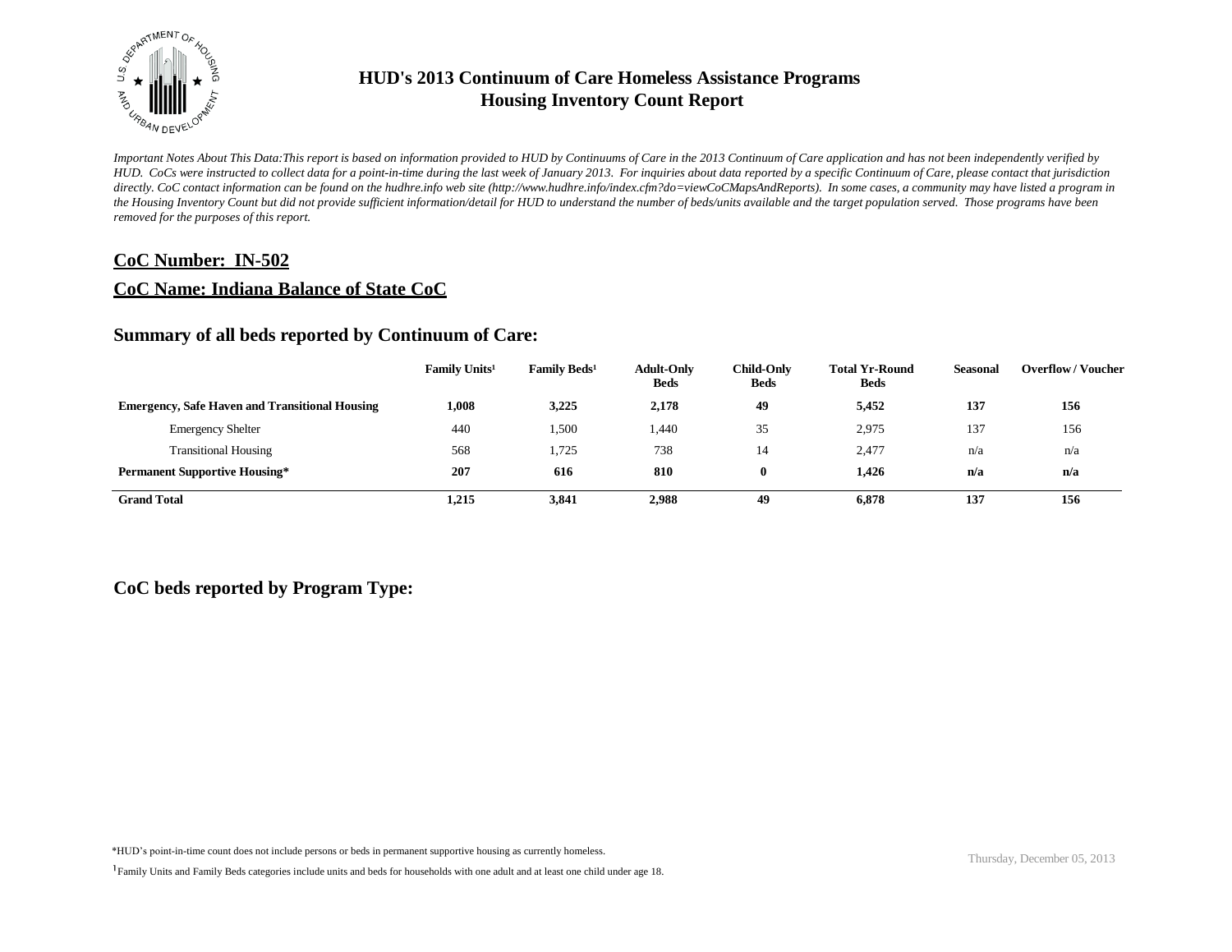

*Important Notes About This Data:This report is based on information provided to HUD by Continuums of Care in the 2013 Continuum of Care application and has not been independently verified by HUD. CoCs were instructed to collect data for a point-in-time during the last week of January 2013. For inquiries about data reported by a specific Continuum of Care, please contact that jurisdiction*  directly. CoC contact information can be found on the hudhre.info web site (http://www.hudhre.info/index.cfm?do=viewCoCMapsAndReports). In some cases, a community may have listed a program in *the Housing Inventory Count but did not provide sufficient information/detail for HUD to understand the number of beds/units available and the target population served. Those programs have been removed for the purposes of this report.*

### **Emergency Shelter for Families<sup>1</sup>**

| <b>Provider Name</b>                                                      | <b>Facility Name</b>               | Family<br>Units <sup>1</sup> | Family<br>Beds <sup>1</sup> | <b>Adult-Only</b><br><b>Beds</b> | <b>Child-Only</b><br><b>Beds</b> | <b>Total Beds</b> | <b>Seasonal</b> | <b>Overflow/Voucher</b> |
|---------------------------------------------------------------------------|------------------------------------|------------------------------|-----------------------------|----------------------------------|----------------------------------|-------------------|-----------------|-------------------------|
| Albion Fellows Bacon Center                                               | <b>Albion Fellows Bacon Center</b> | 8                            | 34                          | $\overline{0}$                   | $\mathbf{0}$                     | 34                | $\overline{0}$  | 30                      |
| Alternatives Inc.                                                         | Alternatives Inc.                  | 12                           | 48                          | $\overline{0}$                   | $\Omega$                         | 48                | $\Omega$        | 0                       |
| Anchor House Inc.                                                         | <b>Residential Program</b>         | 4                            | 16                          | $\overline{0}$                   | $\Omega$                         | 16                | $\Omega$        | $\theta$                |
| <b>Bloomington Township Trustee</b>                                       | <b>Rosies Place</b>                |                              | 3                           | $\overline{0}$                   | $\Omega$                         | 3                 | $\Omega$        | 0                       |
| CAM Inc                                                                   | <b>CAM Family Hope Center</b>      | 3                            | 6                           | $\overline{0}$                   | $\Omega$                         | 6                 | $\Omega$        | 0                       |
| Caring Place                                                              | Caring Place                       | 6                            | 25                          | $\Omega$                         | $\Omega$                         | 25                | $\Omega$        | ∩                       |
| Catholic Charities Bloomington                                            | <b>Becky's Place</b>               | 9                            | 35                          | $\Omega$                         | $\Omega$                         | 35                | $\Omega$        | ∩                       |
| Christian Ministries of Delaware County                                   | <b>Family Shelter</b>              | 6                            | 18                          | 0                                | $\Omega$                         | 18                | $\Omega$        |                         |
| Christian Ministries of Delaware County                                   | Hope House                         |                              | 12                          | $\Omega$                         | $\Omega$                         | 12                | $\Omega$        | ∩                       |
| Citizens Concerned for the Homeless                                       | <b>Sand Castle Shelter</b>         | 7                            | 22                          | $\overline{0}$                   | $\Omega$                         | 22                | $\theta$        |                         |
| Community Service Center of Morgan Co                                     | Wellspring                         | 9                            | 27                          | $\Omega$                         | $\Omega$                         | 27                | $\Omega$        | ∩                       |
| Council on Domestic Abuse Inc. (CODA)                                     | <b>CODA</b>                        |                              | 15                          | $\overline{0}$                   | $\Omega$                         | 15                | $\Omega$        | ∩                       |
| <b>Desert Rose Foundation</b>                                             | <b>Desert Place ES</b>             | 10                           | 40                          | $\overline{0}$                   | $\Omega$                         | 40                | $\Omega$        | ∩                       |
| <b>Family Service Society</b>                                             | Hands of Hope - Non DV             |                              | 4                           |                                  | $\Omega$                         | 5                 | $\Omega$        |                         |
| Family Services of Delaware Co.                                           | A Better Way                       | 6                            | 24                          | $\Omega$                         | $\Omega$                         | 24                | $\Omega$        | 0                       |
| Family Services of Elkhart (IFIT)                                         | Elkhart County Women's Shelt       | 9                            | 32                          | $\overline{0}$                   | $\Omega$                         | 32                | $\overline{0}$  |                         |
| Gary Commission for Women                                                 | <b>Rainbow ES DV</b>               | 6                            | 18                          | $\overline{0}$                   | $\Omega$                         | 18                | $\Omega$        | ∩                       |
| Goshen Interfaith Hospitality Network                                     | Goshen Interfaith Hospitality      | 5                            | 14                          | $\overline{0}$                   | $\Omega$                         | 14                | $\overline{0}$  |                         |
| <b>Greater Hammond Community Srvs</b>                                     | <b>CAPES House</b>                 | 8                            | 16                          | $\overline{0}$                   | $\Omega$                         | 16                | $\Omega$        |                         |
| <b>Hoosier Hills</b>                                                      | Prisoner and Community Toge        | 5                            | 12                          | $\overline{0}$                   | $\mathbf{0}$                     | 12                | $\overline{0}$  |                         |
| Human Services Inc.                                                       | Horizon House                      |                              | 13                          | $\overline{0}$                   | $\Omega$                         | 13                | $\Omega$        |                         |
| Innermission Inc.                                                         | H3 Claude St. Shelter              | 3                            | 12                          | $\Omega$                         | $\Omega$                         | 12                | $\Omega$        |                         |
| Interfaith Hospitality Network of Lafayette Family Promise of Greater Laf |                                    | 3                            | 14                          | 0                                | $\Omega$                         | 14                | $\Omega$        |                         |

\*HUD's point-in-time count does not include persons or beds in permanent supportive housing as currently homeless.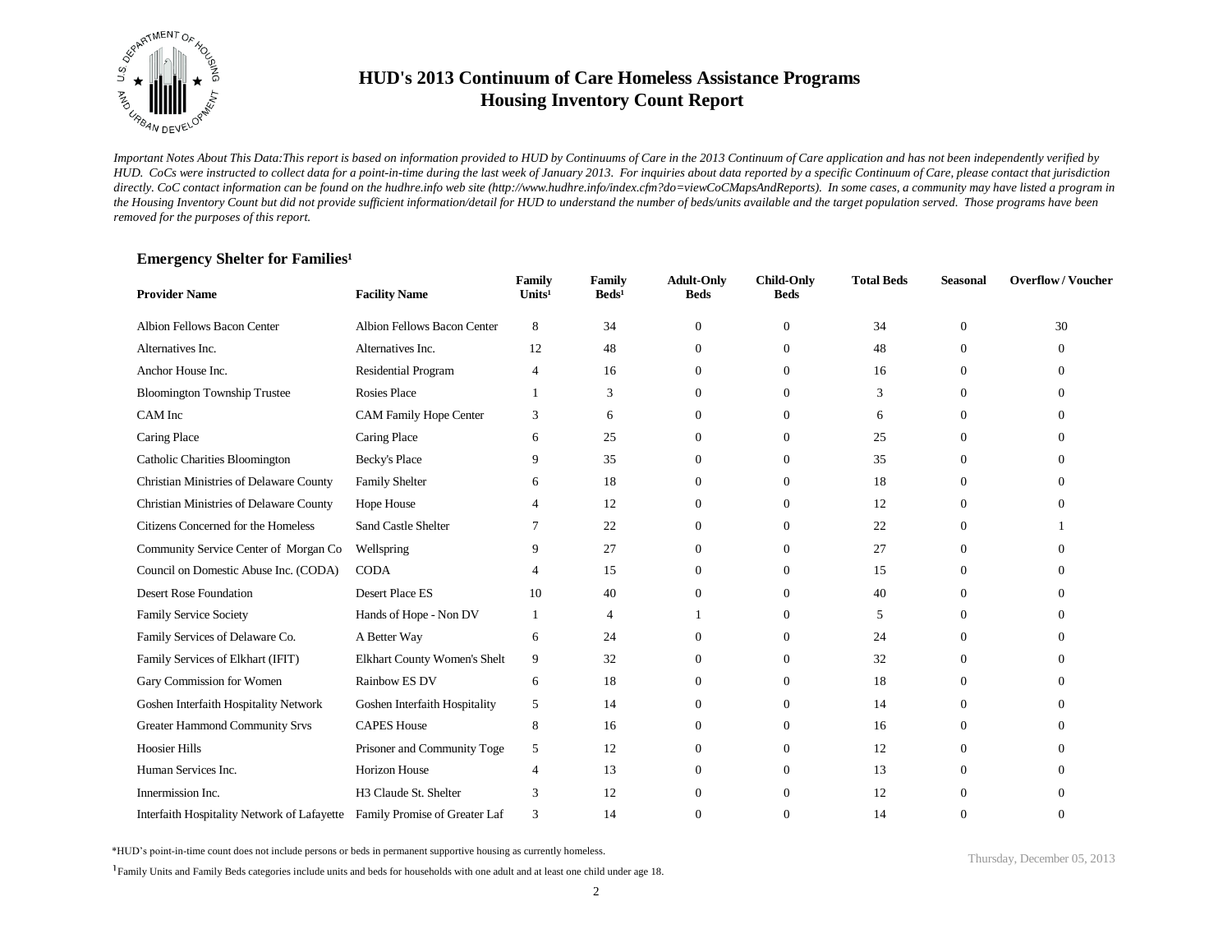

*Important Notes About This Data:This report is based on information provided to HUD by Continuums of Care in the 2013 Continuum of Care application and has not been independently verified by HUD. CoCs were instructed to collect data for a point-in-time during the last week of January 2013. For inquiries about data reported by a specific Continuum of Care, please contact that jurisdiction*  directly. CoC contact information can be found on the hudhre.info web site (http://www.hudhre.info/index.cfm?do=viewCoCMapsAndReports). In some cases, a community may have listed a program in *the Housing Inventory Count but did not provide sufficient information/detail for HUD to understand the number of beds/units available and the target population served. Those programs have been removed for the purposes of this report.*

| <b>Provider Name</b>                     | <b>Facility Name</b>          | Family<br>Units <sup>1</sup> | Family<br>$\text{Beds}^1$ | <b>Adult-Only</b><br><b>Beds</b> | <b>Child-Only</b><br>Beds | <b>Total Beds</b> | <b>Seasonal</b> | <b>Overflow/Voucher</b> |
|------------------------------------------|-------------------------------|------------------------------|---------------------------|----------------------------------|---------------------------|-------------------|-----------------|-------------------------|
| <b>Marshall County Housing Authority</b> | <b>Hemminger House</b>        | 6                            | 18                        | $\Omega$                         | $\overline{0}$            | 18                | $\Omega$        |                         |
| Mt. Vernon Homeless Shelter Inc.         | Mt. Vernon Homeless Shelter I | 3                            | 10                        | $\Omega$                         | $\overline{0}$            | 10                | $\overline{0}$  |                         |
| New Hope Family Shelter                  | New Hope Family Shelter       | 6                            | 18                        | $\Omega$                         | $\overline{0}$            | 18                | $\overline{0}$  | 0                       |
| Pigeon Trustee Office                    | Dorathea M. MacGregor Fami    | 3                            | 12                        | $\Omega$                         | $\overline{0}$            | 12                | $\overline{0}$  | U                       |
| Safe Passage                             | Safe Passage                  | 5                            | 20                        | $\Omega$                         | $\overline{0}$            | 20                | 0               |                         |
| <b>Salvation Army Lafayette</b>          | <b>SAFES</b>                  | 3                            | 18                        | $\Omega$                         | $\overline{0}$            | 18                | 0               |                         |
| St. Jude House                           | Safe Haven                    | 8                            | 30                        | $\Omega$                         | $\overline{0}$            | 30                | $\overline{0}$  | U                       |
| <b>Wayside Mission</b>                   | <b>Wayside Mission</b>        | 3                            | 12                        | $\Omega$                         | $\Omega$                  | 12                | $\Omega$        | $\Omega$                |
| <b>Total</b>                             |                               | 170                          | 598                       |                                  | $\mathbf{0}$              | 599               | 0               | 31                      |

#### **Emergency Shelter for Families<sup>1</sup>**

<sup>&</sup>lt;sup>1</sup>Family Units and Family Beds categories include units and beds for households with one adult and at least one child under age 18.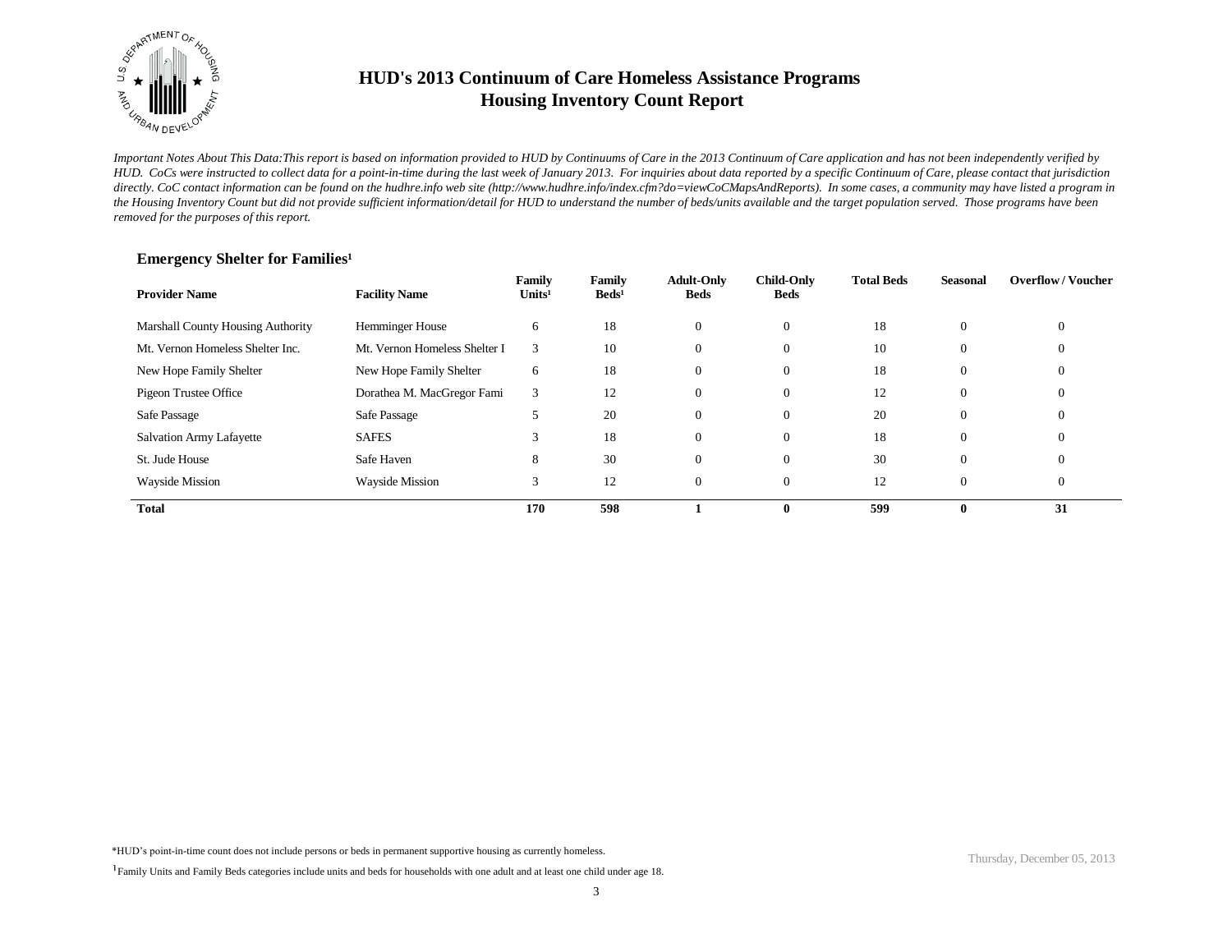

*Important Notes About This Data:This report is based on information provided to HUD by Continuums of Care in the 2013 Continuum of Care application and has not been independently verified by HUD. CoCs were instructed to collect data for a point-in-time during the last week of January 2013. For inquiries about data reported by a specific Continuum of Care, please contact that jurisdiction*  directly. CoC contact information can be found on the hudhre.info web site (http://www.hudhre.info/index.cfm?do=viewCoCMapsAndReports). In some cases, a community may have listed a program in *the Housing Inventory Count but did not provide sufficient information/detail for HUD to understand the number of beds/units available and the target population served. Those programs have been removed for the purposes of this report.*

### **Emergency Shelter for Mixed Populations**

| <b>Provider Name</b>                                               | <b>Facility Name</b>           | Family<br>Units <sup>1</sup> | Family<br>$\text{Beds}^1$ | <b>Adult-Only</b><br><b>Beds</b> | <b>Child-Only</b><br><b>Beds</b> | <b>Total Beds</b> | <b>Seasonal</b> | <b>Overflow/Voucher</b> |
|--------------------------------------------------------------------|--------------------------------|------------------------------|---------------------------|----------------------------------|----------------------------------|-------------------|-----------------|-------------------------|
| Adams Wells Crisis Center                                          | <b>Emergency Shelter</b>       | 2                            | 8                         | 8                                | $\mathbf{0}$                     | 16                | $\Omega$        | $\Omega$                |
| Calumet Township Trustee Office                                    | Multi Purpose Center           | 6                            | 18                        | 3                                | $\Omega$                         | 21                | 0               | $\Omega$                |
| Columbus Regional Hospital                                         | <b>Turning Point</b>           |                              | 21                        | 3                                | $\boldsymbol{0}$                 | 24                | $\Omega$        | $\Omega$                |
| <b>Crisis Connection</b>                                           | <b>Crisis Connection</b>       | 3                            | 8                         |                                  | $\Omega$                         | 9                 | $\Omega$        | $\Omega$                |
| Family Service Association of Howard Cou Domestic Violence Program |                                | 2                            | 8                         | 20                               | $\Omega$                         | 28                | 0               | $\Omega$                |
| <b>Family Service Society</b>                                      | Hands of Hope DV               | 3                            | 9                         | 3                                | $\Omega$                         | 12                | $\Omega$        | $\Omega$                |
| Fellowship Mission                                                 | Fellowship Mission ES          | $\mathfrak{2}$               | $\overline{4}$            | 29                               | $\Omega$                         | 33                | $\Omega$        | $\Omega$                |
| Kokomo Rescue Mission                                              | Open Arms Women's Shelter      | 13                           | 50                        | 12                               | $\mathbf{0}$                     | 62                | $\theta$        | $\Omega$                |
| Light House Mission Inc. Terre Haute                               | <b>Light Life Families</b>     | 2                            | 6                         | $\Omega$                         | 8                                | 14                | 0               | 12                      |
| Light House Mission Inc. Terre Haute                               | <b>Light House Mission</b>     | 16                           | 35                        | 75                               | $\Omega$                         | 110               | $\Omega$        | 31                      |
| Light House Mission Inc. Terre Haute                               | <b>Conners Center</b>          | 6                            | 12                        | 28                               | $\Omega$                         | 40                | $\Omega$        | $\Omega$                |
| Middle Way House Inc.                                              | Middle Way House Emergenc      | 6                            | 16                        | 6                                | $\Omega$                         | 22                | 0               | $\Omega$                |
| Missionaries of Charity Shelter                                    | Sojourner Truth House Missio   | 4                            | 16                        | 8                                | $\Omega$                         | 24                | $\Omega$        | $\Omega$                |
| NC Indiana Rural Crisis Center                                     | NC Indiana Rural Crisis Cente  | 5                            | 13                        | 6                                | $\mathbf{0}$                     | 19                | $\theta$        | $\Omega$                |
| Noble House                                                        | Noble House                    | 8                            | 28                        | 9                                | $\mathbf{0}$                     | 37                | $\Omega$        |                         |
| Project Help/Caring Center                                         | The Caring Center Emergency    |                              | 2                         | $\Omega$                         | $\Omega$                         | 2                 | $\Omega$        | $\Omega$                |
| St. Elizabeth Catholic Charities                                   | St. Elizabeth Regional Materni | $\overline{4}$               | 8                         | 8                                | $\mathbf{0}$                     | 16                | $\Omega$        | $\Omega$                |
| YWCA of Fort Wayne                                                 | Women's Shelter                | 6                            | 40                        | 5                                | $\Omega$                         | 45                | $\Omega$        | $\Omega$                |
| <b>YWCA</b> of Muncie                                              | Women's Residential Program    | 14                           | 29                        | 30                               | $\overline{0}$                   | 59                | $\Omega$        | $\overline{0}$          |
| <b>Total</b>                                                       |                                | <b>110</b>                   | 331                       | 254                              | 8                                | 593               | $\bf{0}$        | 43                      |

\*HUD's point-in-time count does not include persons or beds in permanent supportive housing as currently homeless.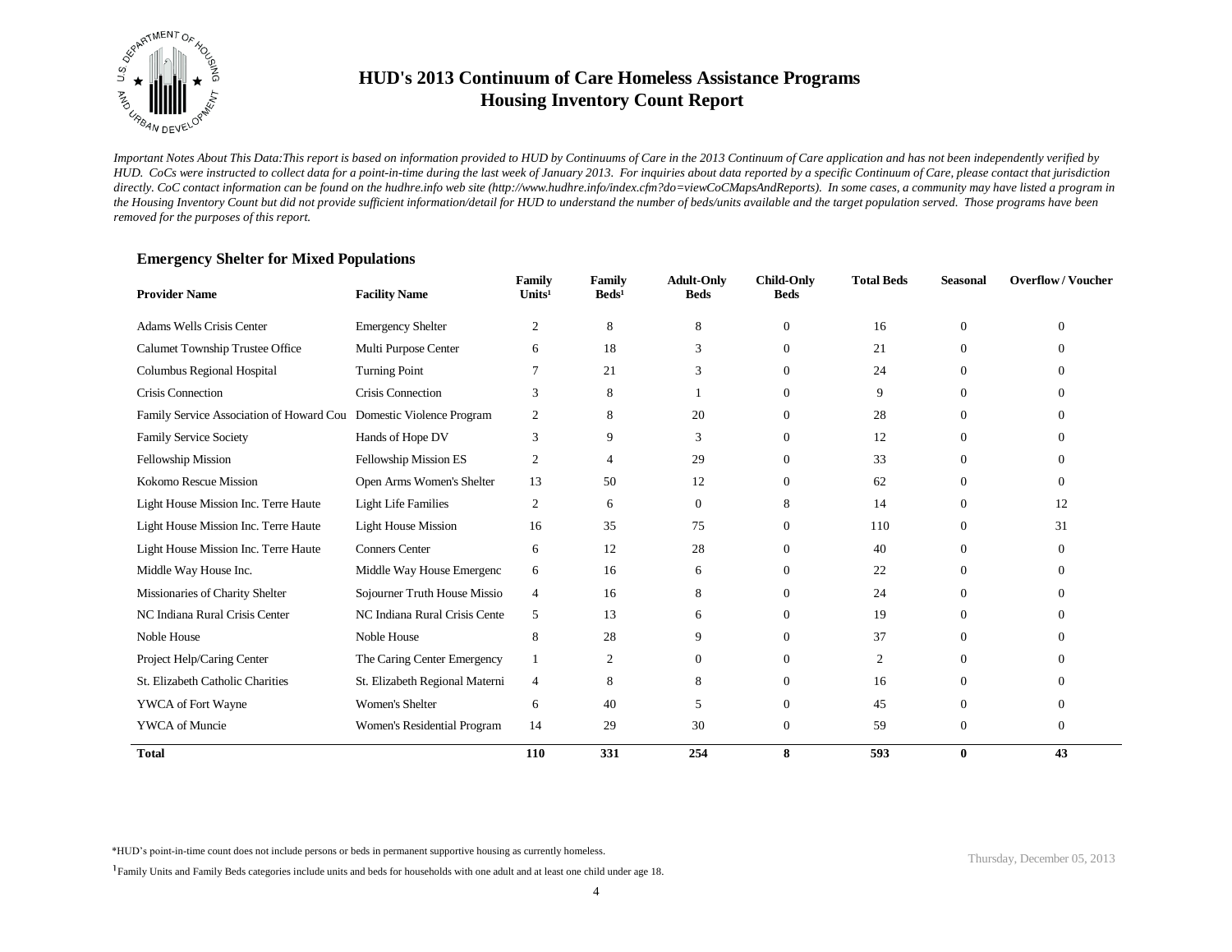

*Important Notes About This Data:This report is based on information provided to HUD by Continuums of Care in the 2013 Continuum of Care application and has not been independently verified by HUD. CoCs were instructed to collect data for a point-in-time during the last week of January 2013. For inquiries about data reported by a specific Continuum of Care, please contact that jurisdiction*  directly. CoC contact information can be found on the hudhre.info web site (http://www.hudhre.info/index.cfm?do=viewCoCMapsAndReports). In some cases, a community may have listed a program in *the Housing Inventory Count but did not provide sufficient information/detail for HUD to understand the number of beds/units available and the target population served. Those programs have been removed for the purposes of this report.*

| <b>Provider Name</b>                     | <b>Facility Name</b>             | Family<br>Units <sup>1</sup> | Family<br>$\text{Beds}^1$ | <b>Adult-Only</b><br><b>Beds</b> | <b>Child-Only</b><br><b>Beds</b> | <b>Total Beds</b> | <b>Seasonal</b>  | <b>Overflow/Voucher</b> |
|------------------------------------------|----------------------------------|------------------------------|---------------------------|----------------------------------|----------------------------------|-------------------|------------------|-------------------------|
| Backstreet Mission Inc.                  | <b>Upper Room</b>                | $\overline{0}$               | $\boldsymbol{0}$          | 22                               | $\mathbf{0}$                     | 22                | $\mathbf{0}$     | $\mathbf{0}$            |
| <b>Brothers Keeper</b>                   | Brothers' Keeper                 | $\theta$                     | $\mathbf{0}$              | 8                                | $\Omega$                         | 8                 | $\overline{0}$   | 11                      |
| CAM Inc                                  | <b>CAM</b> Residential           | $\theta$                     | $\mathbf{0}$              | 14                               | $\Omega$                         | 14                | $\theta$         | 0                       |
| Catholic Charities Terre Haute           | <b>Bethany House</b>             | $\overline{4}$               | 12                        | 8                                | $\mathbf{0}$                     | 20                | $\overline{0}$   | $\Omega$                |
| Christian Center                         | Christian Center Men's Progra    | $\mathbf{0}$                 | $\overline{0}$            | 56                               | $\Omega$                         | 56                | $\theta$         | 0                       |
| Christian Help, Inc.                     | Hotel Voucher Program            | 10                           | 25                        | 5                                | $\theta$                         | 30                | $\boldsymbol{0}$ | 0                       |
| Christian Love Help Center / Shelter Inc | <b>CLS</b> House                 | 3                            | 6                         | 8                                | $\mathbf{0}$                     | 14                | $\overline{0}$   | 0                       |
| Christian Ministries of Delaware County  | Men's Sleeping Room              | $\theta$                     | $\mathbf{0}$              | 56                               | $\Omega$                         | 56                | $\overline{0}$   | 0                       |
| <b>City Rescue Mission</b>               | <b>City Rescue Mission</b>       | $\mathbf{0}$                 | $\boldsymbol{0}$          | 52                               | $\Omega$                         | 52                | $\overline{0}$   | 0                       |
| Community & Family Services              | Huntington House Homeless S      | 3                            | 9                         | $\overline{0}$                   | $\Omega$                         | 9                 | $\overline{0}$   | 0                       |
| Destiny Life Center                      | <b>Victory House</b>             | $\theta$                     | $\mathbf{0}$              | 8                                | $\Omega$                         | 8                 | $\overline{0}$   | 0                       |
| Elijah Haven                             | DV Shelter                       | $\Omega$                     | $\boldsymbol{0}$          | 14                               | $\mathbf{0}$                     | 14                | 0                | 0                       |
| <b>Emmaus Mission</b>                    | <b>Emmaus Mission</b>            | 2                            | 14                        | 34                               | $\Omega$                         | 48                | $\overline{0}$   | 0                       |
| <b>Evansville Rescue Mission</b>         | <b>Evansville Rescue Mission</b> | $\theta$                     | $\mathbf{0}$              | 110                              | $\overline{0}$                   | 110               | 11               | 15                      |
| Faith Community Men's Shelter            | Men's Homeless Shelter           | $\Omega$                     | $\mathbf{0}$              | $\overline{0}$                   | $\Omega$                         | $\Omega$          | 37               | 0                       |
| <b>Faith Mission</b>                     | <b>Faith Mission</b>             | 14                           | 33                        | 80                               | $\Omega$                         | 113               | $\theta$         | $\Omega$                |
| Family Crisis Shelter Inc                | <b>Residential Services</b>      | 7                            | 21                        | 10                               | $\Omega$                         | 31                | $\overline{0}$   | 0                       |
| First Baptist Church of Hammond          | <b>Warming Shelter</b>           | $\theta$                     | $\boldsymbol{0}$          | 13                               | $\overline{0}$                   | 13                | $\mathbf{0}$     | $\Omega$                |
| Fort Wayne Rescue Mission                | Fort Wayne Rescue Mission E      | $\boldsymbol{0}$             | $\mathbf{0}$              | 70                               | $\Omega$                         | 70                | $\boldsymbol{0}$ | 5                       |
| Gabriels Horn Corporation                | Gabriels Horn Shelter            | 3                            | 9                         | $\overline{4}$                   | $\mathbf{0}$                     | 13                | $\boldsymbol{0}$ | $\Omega$                |
| <b>Grant County Rescue Mission</b>       | Open Heart Women's Shelter       | $\mathbf{0}$                 | $\mathbf{0}$              | 12                               | $\Omega$                         | 12                | $\overline{0}$   |                         |
| <b>Grant County Rescue Mission</b>       | Grant County Men's Shelter       | $\boldsymbol{0}$             | $\mathbf{0}$              | 70                               | $\Omega$                         | 70                | $\boldsymbol{0}$ |                         |
| Hancock Hope House                       | <b>Emergency Shelter</b>         | $\boldsymbol{\Delta}$        | 20                        | 15                               | $\Omega$                         | 35                | $\Omega$         | $\Omega$                |

#### **Emergency Shelter for Adult Individuals**

\*HUD's point-in-time count does not include persons or beds in permanent supportive housing as currently homeless.

<sup>1</sup>Family Units and Family Beds categories include units and beds for households with one adult and at least one child under age 18.

Thursday, December 05, 2013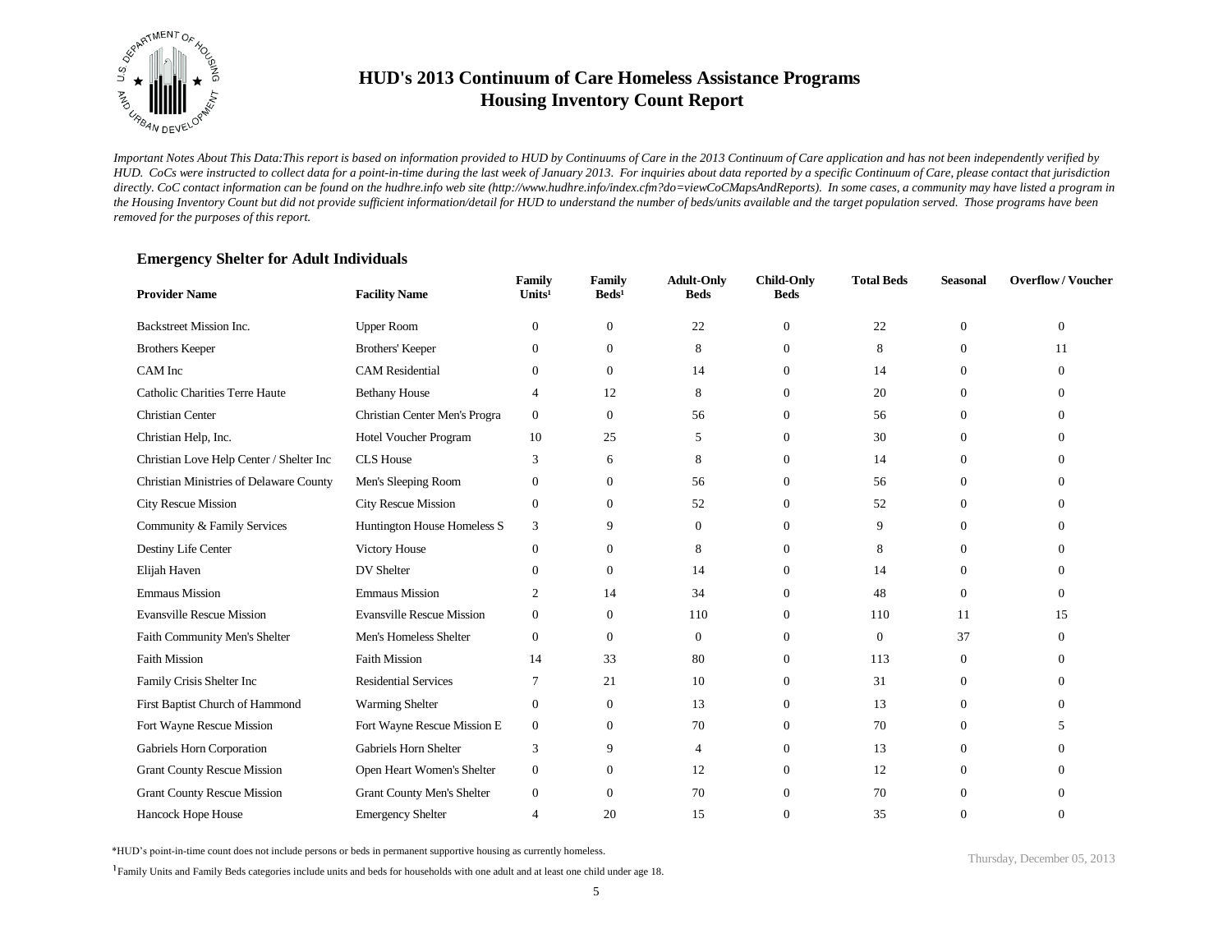

*Important Notes About This Data:This report is based on information provided to HUD by Continuums of Care in the 2013 Continuum of Care application and has not been independently verified by HUD. CoCs were instructed to collect data for a point-in-time during the last week of January 2013. For inquiries about data reported by a specific Continuum of Care, please contact that jurisdiction*  directly. CoC contact information can be found on the hudhre.info web site (http://www.hudhre.info/index.cfm?do=viewCoCMapsAndReports). In some cases, a community may have listed a program in *the Housing Inventory Count but did not provide sufficient information/detail for HUD to understand the number of beds/units available and the target population served. Those programs have been removed for the purposes of this report.*

### **Provider Name Facility Name Family**  Units<sup>1</sup> **Family**  Beds<sup>1</sup> **Adult-Only Beds Child-Only Total Beds Seasonal Overflow / Voucher Beds** Haven House Hammond Haven House Domestic Violen 5 17 2 0 19 0 0 0 Haven House Services Inc. Jeffersonville Williams Emergency Housing 8 30 30 0 60 60 0 12 Heart House Inc. Heart House Inc. 6 36 26 0 62 0 0 Holy Trinity Lutheran Church Project Stepping Stone of Mun 3 12 19 0 31 0 0 0 Hope House The House ES and the House ES and the Monday Control of the Monday Control of the Monday Control of the Monday Control of the Monday Control of the Monday Control of the Monday Control of the Monday Control of t Hope House Shelter **Hope House Shelter - seasonal** 0 0 0 0 0 0 0 12 0 0 House of Bread and Peace Inc House of Bread and Peace Inc. 2 6 16 0 22 0 2 Human Services Inc. Cherry Street Boarding House  $\begin{array}{ccc} 4 & 8 & 1 & 0 & 9 & 0 \end{array}$ Human Services Inc. Days Inn Emergency Housing 1 6 1 0 7 0 0 Interfaith Hospitality Network of Greater F Emergency Shelter 10 30 0 0 30 0 0 Interfaith Winter Shelter Initiative Interfaith Winter Shelter Initiat 0 0 0 0 0 0 0 65 0 0 Jayland Shelter Jayland Shelter 1 3 9 0 12 0 0 Jennings County Coordinating Council Jennings County Homeless Sh 5 10 2 0 12 0 0 0 Kokomo Rescue Mission and Kokomo Rescue Mission Men' 0 0 40 0 40 0 40 0 7 Lafayette Urban Ministry **LUM Shelter** 0 0 44 0 44 0 0 0 Love Chapel Cherry Street Boarding House 2 2 4 0 6 0 0 0 Martha's House Inc. Emergency Shelter 0 0 28 0 28 0 0 Muncie Mission and Muncie Mission and Muncie Mission and Oriental Oriental Communication and Oriental Oriental O New Creation Men's Center Valparaiso Men's Overnight S 0 0 25 0 25 0 0 Noble House Pilot House 0 0 12 0 12 0 0 Open Arms Shelter **Valparaiso Womens Overnight** 0 0 0 0 0 0 12 0 0 Ozanam Shelter **Read St. Shelter** 17 96 6 0 102 0 0 Project Impact 1mpact 1.0 Project Impact New Life Hous 0 0 14 0 14 0 0 0 0

#### **Emergency Shelter for Adult Individuals**

\*HUD's point-in-time count does not include persons or beds in permanent supportive housing as currently homeless.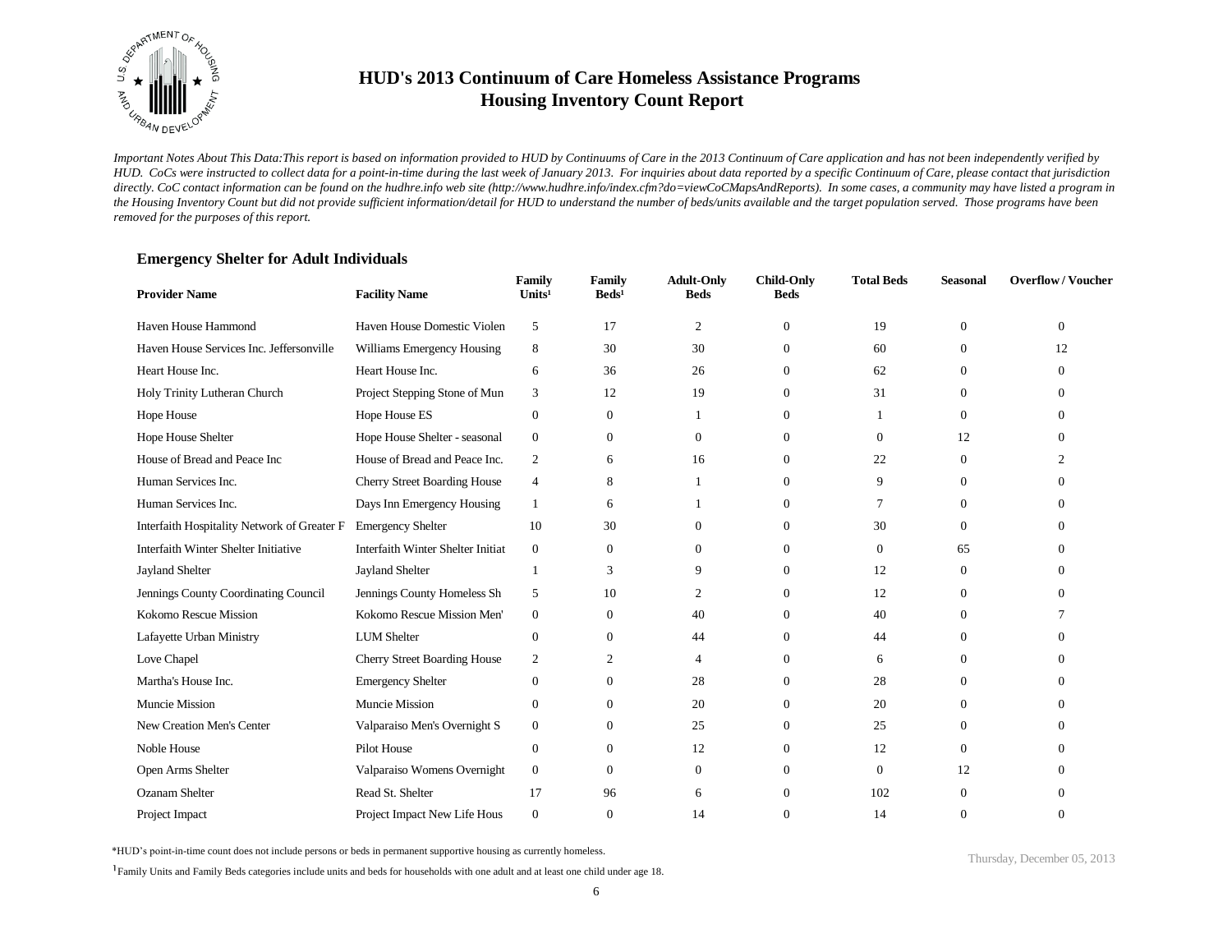

*Important Notes About This Data:This report is based on information provided to HUD by Continuums of Care in the 2013 Continuum of Care application and has not been independently verified by HUD. CoCs were instructed to collect data for a point-in-time during the last week of January 2013. For inquiries about data reported by a specific Continuum of Care, please contact that jurisdiction*  directly. CoC contact information can be found on the hudhre.info web site (http://www.hudhre.info/index.cfm?do=viewCoCMapsAndReports). In some cases, a community may have listed a program in *the Housing Inventory Count but did not provide sufficient information/detail for HUD to understand the number of beds/units available and the target population served. Those programs have been removed for the purposes of this report.*

| <b>Provider Name</b>                  | <b>Facility Name</b>             | Family<br>Units <sup>1</sup> | Family<br>$\text{Beds}^1$ | <b>Adult-Only</b><br><b>Beds</b> | <b>Child-Only</b><br><b>Beds</b> | <b>Total Beds</b> | <b>Seasonal</b> | <b>Overflow/Voucher</b> |
|---------------------------------------|----------------------------------|------------------------------|---------------------------|----------------------------------|----------------------------------|-------------------|-----------------|-------------------------|
| Rebuilding the Breach Ministries      | The Baker's House                | $\mathbf{0}$                 | $\mathbf{0}$              | 32                               | $\theta$                         | 32                | $\overline{0}$  | $\Omega$                |
| <b>Roosevelt Mission</b>              | Roosevelt Mission                | $\overline{c}$               | 6                         | 11                               | $\Omega$                         | 17                | 0               |                         |
| Serenity House of Gary Inc.           | Serenity House - ES              | $\mathbf{0}$                 | $\mathbf{0}$              |                                  | $\Omega$                         | $\overline{4}$    | 0               |                         |
| Sheltering Wings                      | Sheltering Wings                 | 11                           | 52                        | 16                               | $\Omega$                         | 68                | 0               |                         |
| Stepping Stone Shelter For Women Inc. | Stepping Stone Emergency Sh      | 9                            | 27                        |                                  | $\Omega$                         | 31                | 0               |                         |
| The Malta House                       | The Malta House                  | $\boldsymbol{0}$             | $\mathbf{0}$              | 16                               | $\Omega$                         | 16                | 0               |                         |
| Third Phase Christian Center          | Third Phase Christian Center     | $\mathfrak{2}$               | 12                        | $\Omega$                         | $\mathbf{0}$                     | 12                | 0               | $\Omega$                |
| Turning Point of Steuben County Inc.  | Turning Point Shelter of Steub   | $\mathbf{0}$                 | $\overline{0}$            | 14                               | $\Omega$                         | 14                | 0               | $\Omega$                |
| <b>United Caring Shelters</b>         | Night Shelter                    | $\mathbf{0}$                 | $\theta$                  | 62                               | $\mathbf{0}$                     | 62                | 0               | $\Omega$                |
| United Caring Shelters                | White Flag Amnesty               | $\mathbf{0}$                 | $\theta$                  | $\Omega$                         | $\overline{0}$                   | $\Omega$          | $\Omega$        | 28                      |
| <b>United Caring Shelters</b>         | Women's Shelter                  | $\mathbf{0}$                 | $\theta$                  | 26                               | $\Omega$                         | 26                | 0               | $\Omega$                |
| <b>YWCA</b> of Evansville             | <b>YWCA Domestic Violence Sh</b> | 4                            | 8                         | 8                                | $\overline{0}$                   | 16                | $\Omega$        | $\Omega$                |
| <b>YWCA</b> of Evansville             | <b>Emergency Housing Shelter</b> | $\boldsymbol{0}$             | $\mathbf{0}$              |                                  | $\overline{0}$                   | $\overline{4}$    | $\overline{0}$  | $\bigcap$               |
| YWCA of Lafayette                     | YWCA Domestic Violence Int       | 6                            | 18                        | 6                                | $\Omega$                         | 24                | 0               | $\Omega$                |
| <b>YWCA</b> of Richmond               | Genesis                          | 6                            | 18                        | 5                                | $\Omega$                         | 23                | $\overline{0}$  | $\Omega$                |
| YWCA of Richmond                      | Genesis II                       | 6                            | 25                        | 8                                | $\theta$                         | 33                | $\overline{0}$  | $\Omega$                |
| <b>Total</b>                          |                                  | 160                          | 571                       | 1185                             | $\bf{0}$                         | 1756              | 137             | 82                      |

#### **Emergency Shelter for Adult Individuals**

\*HUD's point-in-time count does not include persons or beds in permanent supportive housing as currently homeless.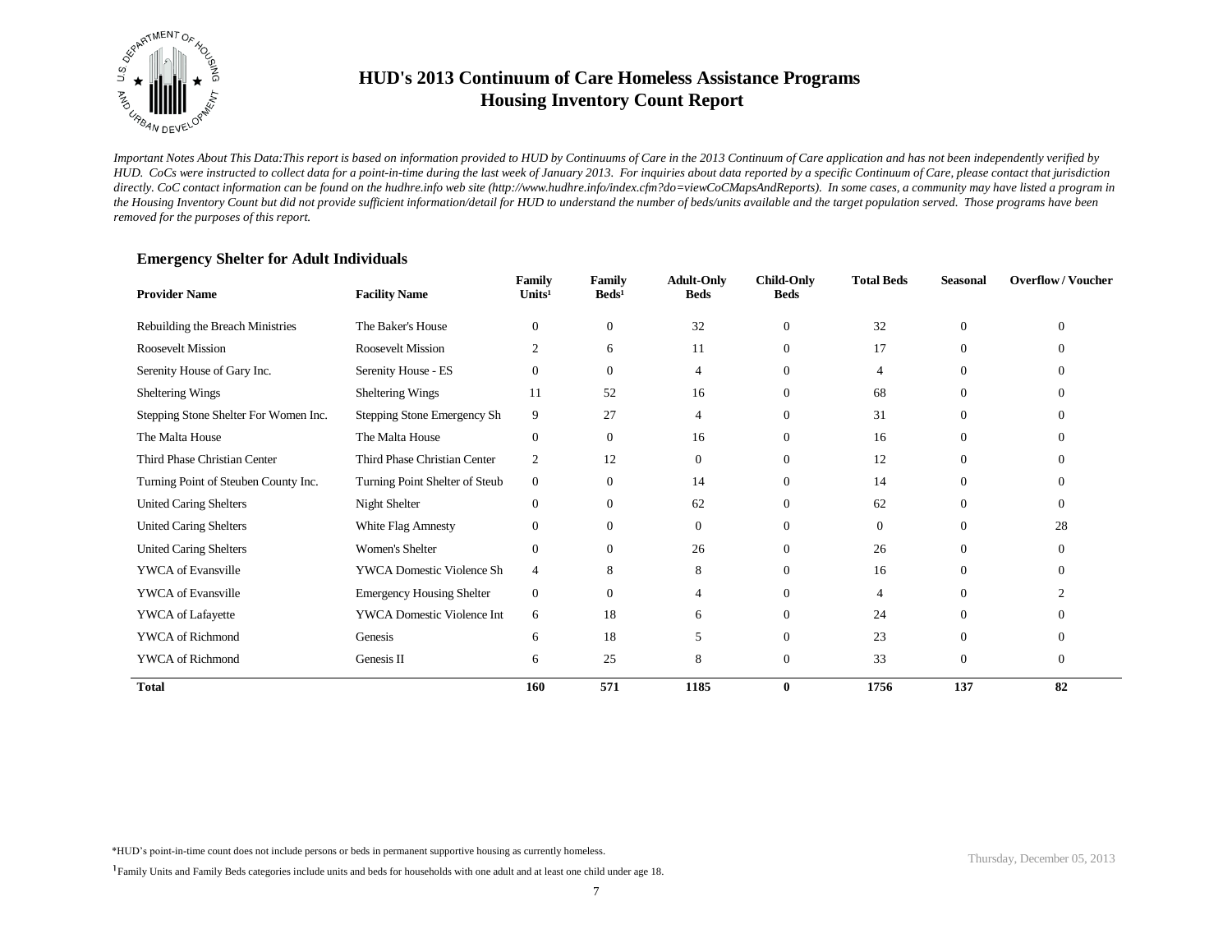

*Important Notes About This Data:This report is based on information provided to HUD by Continuums of Care in the 2013 Continuum of Care application and has not been independently verified by HUD. CoCs were instructed to collect data for a point-in-time during the last week of January 2013. For inquiries about data reported by a specific Continuum of Care, please contact that jurisdiction*  directly. CoC contact information can be found on the hudhre.info web site (http://www.hudhre.info/index.cfm?do=viewCoCMapsAndReports). In some cases, a community may have listed a program in *the Housing Inventory Count but did not provide sufficient information/detail for HUD to understand the number of beds/units available and the target population served. Those programs have been removed for the purposes of this report.*

#### **Emergency Shelter for Youth (Under 18 yrs.)**

| <b>Provider Name</b> | <b>Facility Name</b>        | Family<br>Units <sup>1</sup> | Family<br>Beds <sup>1</sup> | <b>Adult-Only</b><br><b>Beds</b> | <b>Child-Only</b><br><b>Beds</b> | <b>Total Beds</b> | <b>Seasonal</b> | <b>Overflow/Voucher</b> |
|----------------------|-----------------------------|------------------------------|-----------------------------|----------------------------------|----------------------------------|-------------------|-----------------|-------------------------|
| Crisis Center        | Alternative House           |                              |                             |                                  | $\perp$                          | ⊥∠                |                 |                         |
| Monroe County YSB    | Second Chance Binkley House |                              |                             |                                  |                                  |                   |                 |                         |
| <b>Total</b>         |                             |                              | $\bf{0}$                    | o                                | 27                               | 27                |                 |                         |

<sup>&</sup>lt;sup>1</sup>Family Units and Family Beds categories include units and beds for households with one adult and at least one child under age 18.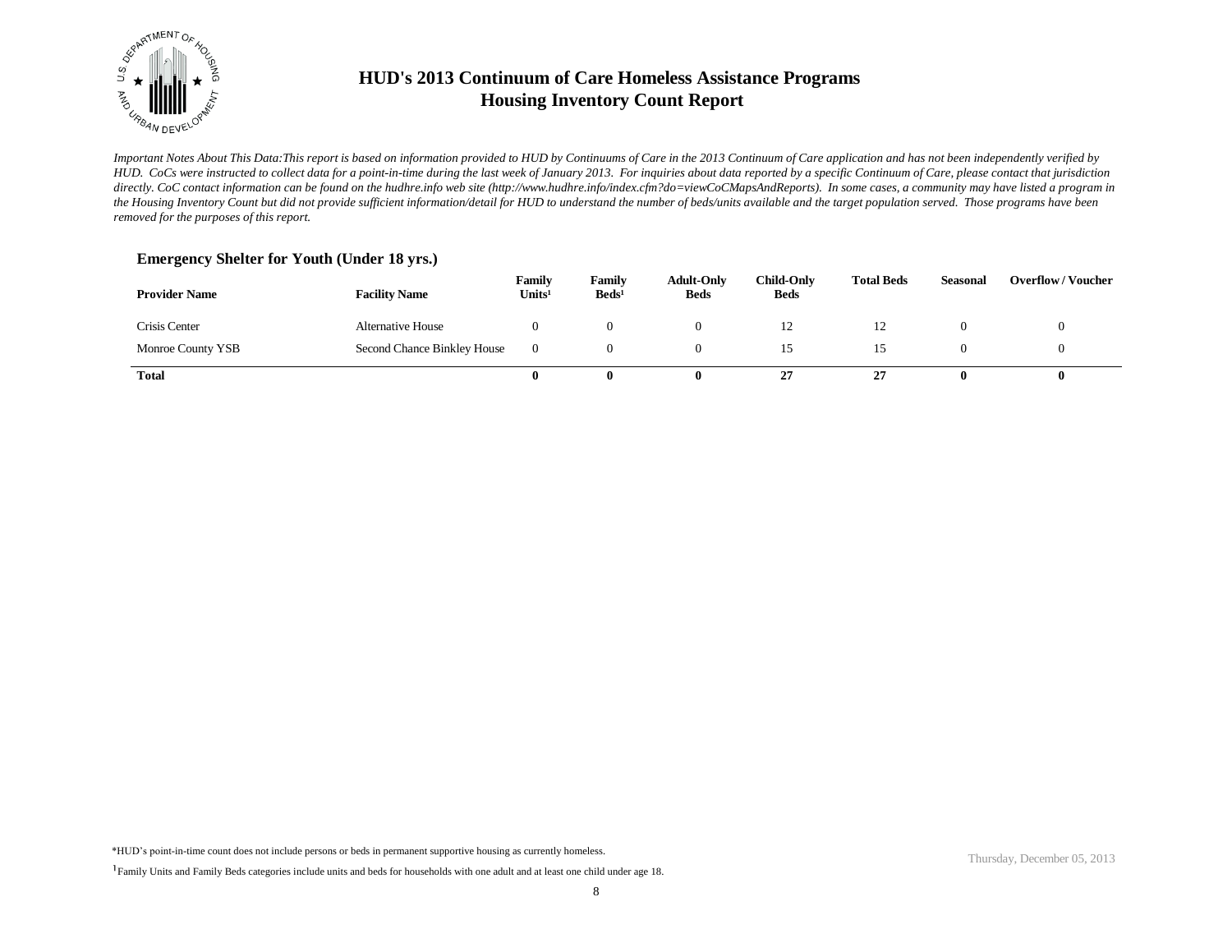

*Important Notes About This Data:This report is based on information provided to HUD by Continuums of Care in the 2013 Continuum of Care application and has not been independently verified by HUD. CoCs were instructed to collect data for a point-in-time during the last week of January 2013. For inquiries about data reported by a specific Continuum of Care, please contact that jurisdiction*  directly. CoC contact information can be found on the hudhre.info web site (http://www.hudhre.info/index.cfm?do=viewCoCMapsAndReports). In some cases, a community may have listed a program in *the Housing Inventory Count but did not provide sufficient information/detail for HUD to understand the number of beds/units available and the target population served. Those programs have been removed for the purposes of this report.*

#### **Transitional Housing for Families<sup>1</sup>**

| <b>Provider Name</b>                       | <b>Facility Name</b>                 | Family<br>Units <sup>1</sup> | Family<br>$\text{Beds}^1$ | <b>Adult-Only</b><br><b>Beds</b> | <b>Child-Only</b><br><b>Beds</b> | <b>Total Beds</b> | <b>Seasonal</b> | <b>Overflow/Voucher</b> |
|--------------------------------------------|--------------------------------------|------------------------------|---------------------------|----------------------------------|----------------------------------|-------------------|-----------------|-------------------------|
| A Better Way                               | Passageway                           | 10                           | 25                        | $\mathbf{0}$                     | $\mathbf{0}$                     | 25                | n/a             | n/a                     |
| Backstreet Mission Inc.                    | Agape House                          | 11                           | 31                        | $\boldsymbol{0}$                 | $\mathbf{0}$                     | 31                | n/a             | n/a                     |
| <b>Blue River Services</b>                 | Hope Manor Transitional Hou          | $\overline{4}$               | 12                        | $\overline{0}$                   | $\mathbf{0}$                     | 12                | n/a             | n/a                     |
| Bridges Community Services Inc.            | Jump Start                           | 19                           | 68                        | $\overline{0}$                   | $\mathbf{0}$                     | 68                | n/a             | n/a                     |
| Center for Women and Families              | DV Transitional Housing Prog         | 8                            | 32                        | $\overline{0}$                   | $\mathbf{0}$                     | 32                | n/a             | n/a                     |
| Community Service Center of Morgan Co      | <b>Homeward Bound</b>                | 13                           | 39                        | $\overline{0}$                   | $\Omega$                         | 39                | n/a             | n/a                     |
| Council on Domestic Abuse Inc. (CODA)      | <b>Transitional Housing</b>          | 10                           | 20                        | $\overline{0}$                   | $\overline{0}$                   | 20                | n/a             | n/a                     |
| CR Works                                   | <b>Ruby Homes</b>                    | 12                           | 36                        | $\overline{0}$                   | $\mathbf{0}$                     | 36                | n/a             | n/a                     |
| <b>CR Works</b>                            | <b>HETTS I</b>                       | 8                            | 24                        | $\overline{0}$                   | $\Omega$                         | 24                | n/a             | n/a                     |
| Desert Rose Foundation                     | <b>Desert Place</b>                  | 10                           | 40                        | $\overline{0}$                   | $\mathbf{0}$                     | 40                | n/a             | n/a                     |
| <b>ECHO Housing Corporation</b>            | Lucas Place                          | 20                           | 70                        | $\overline{0}$                   | $\mathbf{0}$                     | 70                | n/a             | n/a                     |
| <b>Evansville Goodwill Industries</b>      | Goodwill Family Center               | 10                           | 30                        | $\overline{0}$                   | $\mathbf{0}$                     | 30                | n/a             | n/a                     |
| Families by Choice                         | Deborahs House                       | 6                            | 12                        | $\overline{0}$                   | $\mathbf{0}$                     | 12                | n/a             | n/a                     |
| Family Services of Elkhart (IFIT)          | Kauffman's Transitional              | 12                           | 36                        | 0                                | $\mathbf{0}$                     | 36                | n/a             | n/a                     |
| Gary Commission for Women                  | The Ark                              | 15                           | 45                        | 0                                | $\mathbf{0}$                     | 45                | n/a             | n/a                     |
| Genesis Outreach Inc.                      | New Beginnings                       | 3                            | 12                        | $\overline{0}$                   | $\mathbf{0}$                     | 12                | n/a             | n/a                     |
| Human Services Inc.                        | <b>Horizon Point</b>                 | 3                            | 9                         | $\overline{0}$                   | $\mathbf{0}$                     | 9                 | n/a             | n/a                     |
| Lafayette Transitional Housing Center Inc. | <b>LTHC Family Program</b>           | 15                           | 54                        | $\boldsymbol{0}$                 | $\mathbf{0}$                     | 54                | n/a             | n/a                     |
| Light House Mission Inc. Terre Haute       | <b>Conners Center Transitional A</b> | 6                            | 18                        | $\theta$                         | $\mathbf{0}$                     | 18                | n/a             | n/a                     |
| Middle Way House Inc.                      | The Rise!                            | 28                           | 78                        | $\overline{0}$                   | $\mathbf{0}$                     | 78                | n/a             | n/a                     |
| Pathfinder Services Inc.                   | <b>Transitional Housing</b>          | 10                           | 30                        | $\boldsymbol{0}$                 | $\mathbf{0}$                     | 30                | n/a             | n/a                     |
| Providence Self Sufficiency Ministries     | Providence House                     | 6                            | 18                        | $\overline{0}$                   | $\mathbf{0}$                     | 18                | n/a             | n/a                     |
| Stepping Stone Shelter For Women Inc.      | The Bridge Transition Housin         | 15                           | 28                        | 5                                | $\Omega$                         | 33                | n/a             | n/a                     |

\*HUD's point-in-time count does not include persons or beds in permanent supportive housing as currently homeless.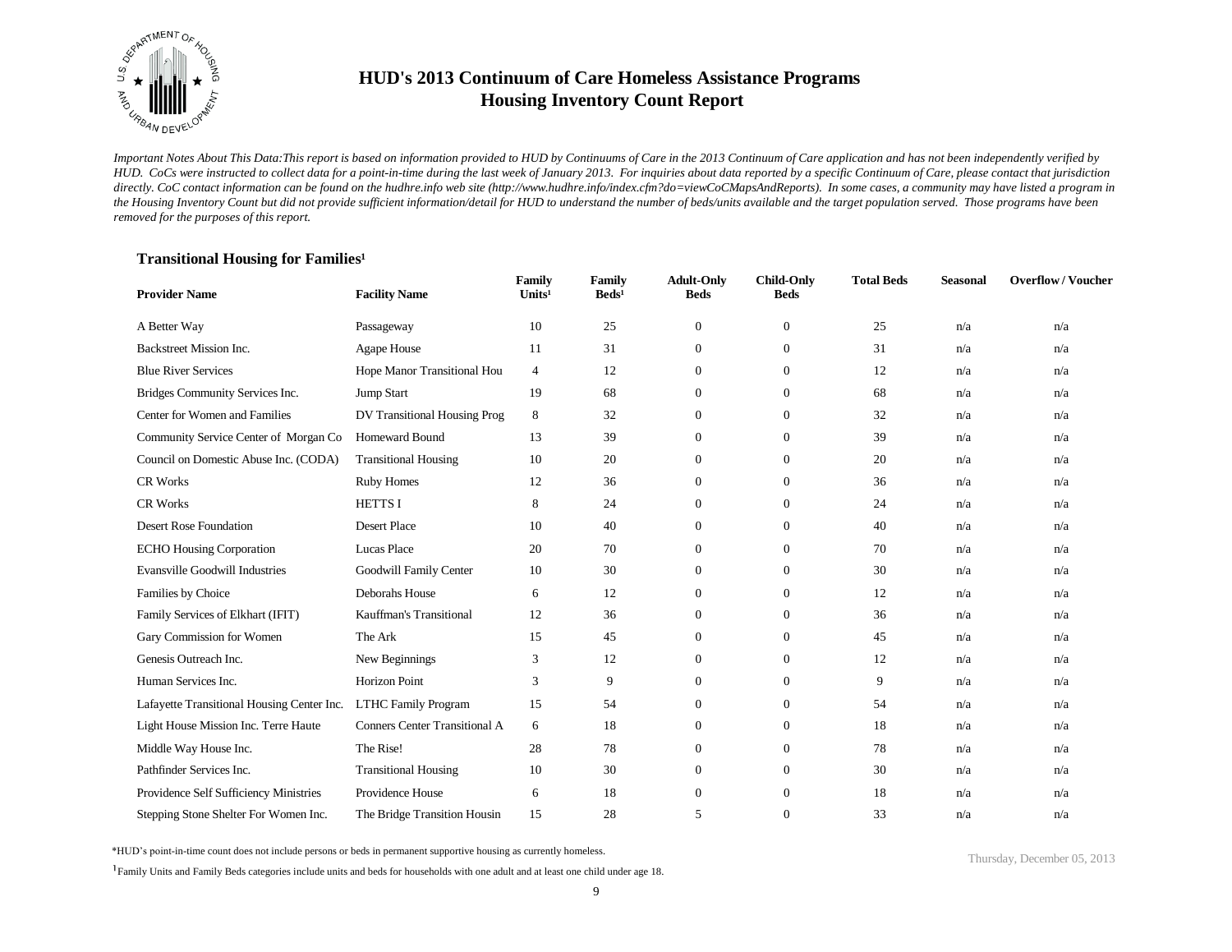

*Important Notes About This Data:This report is based on information provided to HUD by Continuums of Care in the 2013 Continuum of Care application and has not been independently verified by HUD. CoCs were instructed to collect data for a point-in-time during the last week of January 2013. For inquiries about data reported by a specific Continuum of Care, please contact that jurisdiction*  directly. CoC contact information can be found on the hudhre.info web site (http://www.hudhre.info/index.cfm?do=viewCoCMapsAndReports). In some cases, a community may have listed a program in *the Housing Inventory Count but did not provide sufficient information/detail for HUD to understand the number of beds/units available and the target population served. Those programs have been removed for the purposes of this report.*

#### **Transitional Housing for Families<sup>1</sup>**

| <b>Provider Name</b>     | <b>Facility Name</b>          | Family<br>Units <sup>1</sup> | Family<br>$\text{Beds}^1$ | <b>Adult-Only</b><br>Beds | <b>Child-Only</b><br><b>Beds</b> | <b>Total Beds</b> | <b>Seasonal</b> | <b>Overflow/Voucher</b> |
|--------------------------|-------------------------------|------------------------------|---------------------------|---------------------------|----------------------------------|-------------------|-----------------|-------------------------|
| Vincent Village Inc.     | Vincent House Transitional Sh | 12                           | 36                        |                           |                                  | 36                | n/a             | n/a                     |
| Vincent Village Inc.     | Vincent Village               |                              | 44                        |                           |                                  | 44                | n/a             | n/a                     |
| <b>YWCA</b> of Lafayette | Fresh Start (Weed & Seed)     |                              | 15                        |                           |                                  |                   | n/a             | n/a                     |
| <b>Total</b>             |                               | 282                          | 862                       |                           |                                  | 867               | n/a             | n/a                     |

#### **Transitional Housing for Mixed Populations**

| <b>Provider Name</b>                   | <b>Facility Name</b>            | Family<br>Units <sup>1</sup> | Family<br>$\text{Beds}^1$ | <b>Adult-Only</b><br><b>Beds</b> | <b>Child-Only</b><br>Beds | <b>Total Beds</b> | <b>Seasonal</b> | <b>Overflow/Voucher</b> |
|----------------------------------------|---------------------------------|------------------------------|---------------------------|----------------------------------|---------------------------|-------------------|-----------------|-------------------------|
| Beaman Home                            | Kosciusko County                | 3                            | 15                        | $\overline{0}$                   | $\overline{0}$            | 15                | n/a             | n/a                     |
| <b>Blue River Services</b>             | Jill's House                    | 4                            | 12                        | $\theta$                         | $\overline{0}$            | 12                | n/a             | n/a                     |
| <b>Bountiful Harvest Mission</b>       | <b>Beauty for Ashes</b>         | 3                            | 9                         | 3                                | $\overline{0}$            | 12                | n/a             | n/a                     |
| <b>Emerge Ministries</b>               | <b>Transitional Care Center</b> | 4                            | 12                        | 4                                | $\mathbf{0}$              | 16                | n/a             | n/a                     |
| Fort Wayne Womens Bureau               | <b>Transitions</b>              | 10                           | 20                        | 5                                | $\theta$                  | 25                | n/a             | n/a                     |
| Kokomo Rescue Mission                  | Open Arms Transitional Housi    |                              | 2                         | 3                                | $\mathbf{0}$              | 5                 | n/a             | n/a                     |
| Liberty Bible Church                   | Single Moms House               |                              | 3                         | $\theta$                         | $\mathbf{0}$              | 3                 | n/a             | n/a                     |
| Pam's Promise THC                      | Pam's Promise                   | $\overline{4}$               | 12                        | $\overline{c}$                   | $\overline{0}$            | 14                | n/a             | n/a                     |
| Rainbow Haven Transitional Housing Inc | Rainbow Haven Transitional      | $\overline{4}$               | 12                        |                                  | $\Omega$                  | 13                | n/a             | n/a                     |
| <b>Rescue Ministries</b>               | Charis House Residential        | 13                           | 50                        | 28                               | $\mathbf{0}$              | 78                | n/a             | n/a                     |
| St. Elizabeth Catholic Charities       | St. Elizabeth Regional Materni  | 7                            | 14                        | $\theta$                         | $\overline{0}$            | 14                | n/a             | n/a                     |
| <b>Total</b>                           |                                 | 54                           | 161                       | 46                               | $\bf{0}$                  | 207               | n/a             | n/a                     |

\*HUD's point-in-time count does not include persons or beds in permanent supportive housing as currently homeless.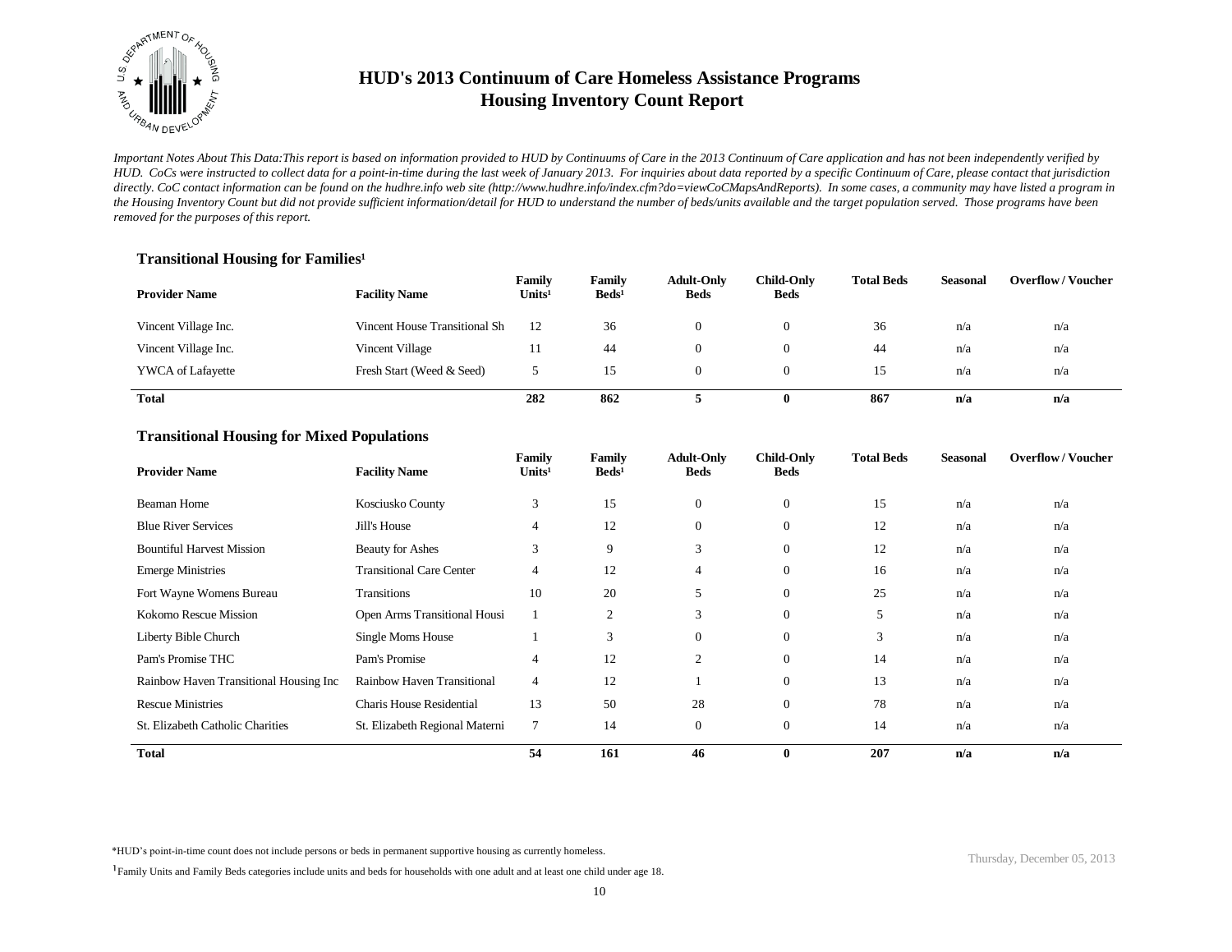

*Important Notes About This Data:This report is based on information provided to HUD by Continuums of Care in the 2013 Continuum of Care application and has not been independently verified by HUD. CoCs were instructed to collect data for a point-in-time during the last week of January 2013. For inquiries about data reported by a specific Continuum of Care, please contact that jurisdiction*  directly. CoC contact information can be found on the hudhre.info web site (http://www.hudhre.info/index.cfm?do=viewCoCMapsAndReports). In some cases, a community may have listed a program in *the Housing Inventory Count but did not provide sufficient information/detail for HUD to understand the number of beds/units available and the target population served. Those programs have been removed for the purposes of this report.*

#### **Transitional Housing for Adult Individuals**

| <b>Provider Name</b>                                                | <b>Facility Name</b>                  | Family<br>Units <sup>1</sup> | Family<br>$\text{Beds}^1$ | <b>Adult-Only</b><br><b>Beds</b> | <b>Child-Only</b><br><b>Beds</b> | <b>Total Beds</b> | <b>Seasonal</b> | <b>Overflow/Voucher</b> |
|---------------------------------------------------------------------|---------------------------------------|------------------------------|---------------------------|----------------------------------|----------------------------------|-------------------|-----------------|-------------------------|
| <b>Amethyst House</b>                                               | Mens Amethyst House                   | $\mathbf{0}$                 | $\mathbf{0}$              | 17                               | $\mathbf{0}$                     | 17                | n/a             | n/a                     |
| <b>Amethyst House</b>                                               | <b>Womens Amethyst House</b>          | $\boldsymbol{0}$             | $\boldsymbol{0}$          | 12                               | $\mathbf{0}$                     | 12                | n/a             | n/a                     |
| Aspire Indiana, Inc.                                                | <b>Aspire Rapid Rehousing</b>         |                              | 3                         |                                  | $\theta$                         | $\overline{4}$    | n/a             | n/a                     |
| Aurora                                                              | Rapid Rehousing City                  | 5                            | 22                        | 10                               | $\theta$                         | 32                | n/a             | n/a                     |
| Aurora                                                              | Rapid Rehousing - BOS                 | 11                           | 41                        | 14                               | $\theta$                         | 55                | n/a             | n/a                     |
| Backstreet Mission Inc.                                             | Abundant Life Program                 | $\theta$                     | $\boldsymbol{0}$          | 6                                | $\Omega$                         | 6                 | n/a             | n/a                     |
| Bridges Community Services Inc.                                     | Second Wind                           | 16                           | 40                        | 6                                | $\theta$                         | 46                | n/a             | n/a                     |
| Centerstone                                                         | <b>Hoosier House</b>                  | $\mathbf{0}$                 | $\mathbf{0}$              | 10                               | $\theta$                         | 10                | n/a             | n/a                     |
| Centerstone                                                         | <b>Caldwell House</b>                 | $\mathbf{0}$                 | $\mathbf{0}$              | 6                                | $\theta$                         | 6                 | n/a             | n/a                     |
| CMHC Inc                                                            | <b>Batesville TH</b>                  | 14                           | 42                        | 10                               | $\mathbf{0}$                     | 52                | n/a             | n/a                     |
| CMHC Inc                                                            | Lawrenceburg - Ludlow Trans           | $\mathbf{0}$                 | $\mathbf{0}$              | 15                               | $\mathbf{0}$                     | 15                | n/a             | n/a                     |
| CoC of Northwest Indiana                                            | Rapid Rehousing BOS                   | 35                           | 110                       | 29                               | $\theta$                         | 139               | n/a             | n/a                     |
| Community Action of Northeast Indiana (C VA - SSVF                  |                                       | 5                            | 17                        | 7                                | $\theta$                         | 24                | n/a             | n/a                     |
| Community Action of Northeast Indiana (C Rapid Rehousing City       |                                       | 3                            | 10                        | 5                                | $\theta$                         | 15                | n/a             | n/a                     |
| Community Action of Northeast Indiana (C Rapid Rehousing BOS - Elkh |                                       | 5                            | 10                        |                                  | $\theta$                         | 11                | n/a             | n/a                     |
| Community Action of Northeast Indiana (C Rapid Rehousing Koscuisko  |                                       | 10                           | 20                        | 10                               | $\theta$                         | 30                | n/a             | n/a                     |
| Community Action of Northeast Indiana (C Rapid Rehousing - BOS      |                                       | 15                           | 52                        | 12                               | $\theta$                         | 64                | n/a             | n/a                     |
| Dove Harbor                                                         | Dove Harbor                           | $\mathbf{0}$                 | $\mathbf{0}$              | 15                               | $\theta$                         | 15                | n/a             | n/a                     |
| <b>Evansville Rescue Mission</b>                                    | <b>Transitional Housing Disciples</b> | $\boldsymbol{0}$             | $\mathbf{0}$              | 40                               | $\mathbf{0}$                     | 40                | n/a             | n/a                     |
| Family Crisis Shelter Inc                                           | Montgomery County Transitio           | 4                            | 16                        |                                  | $\theta$                         | 17                | n/a             | n/a                     |
| Family Service Association of Howard Cou Domestic Violence TH       |                                       | 6                            | 20                        | $\mathfrak{2}$                   | $\mathbf{0}$                     | 22                | n/a             | n/a                     |
| Fort Wayne Rescue Mission                                           | Transitional / Self Sufficiency       | $\boldsymbol{0}$             | $\mathbf{0}$              | 40                               | $\mathbf{0}$                     | 40                | n/a             | n/a                     |
| Genesis Outreach Inc.                                               | <b>MASS Family Reunification P</b>    | $\mathbf{0}$                 | $\mathbf{0}$              | 6                                | $\Omega$                         | 6                 | n/a             | n/a                     |

\*HUD's point-in-time count does not include persons or beds in permanent supportive housing as currently homeless.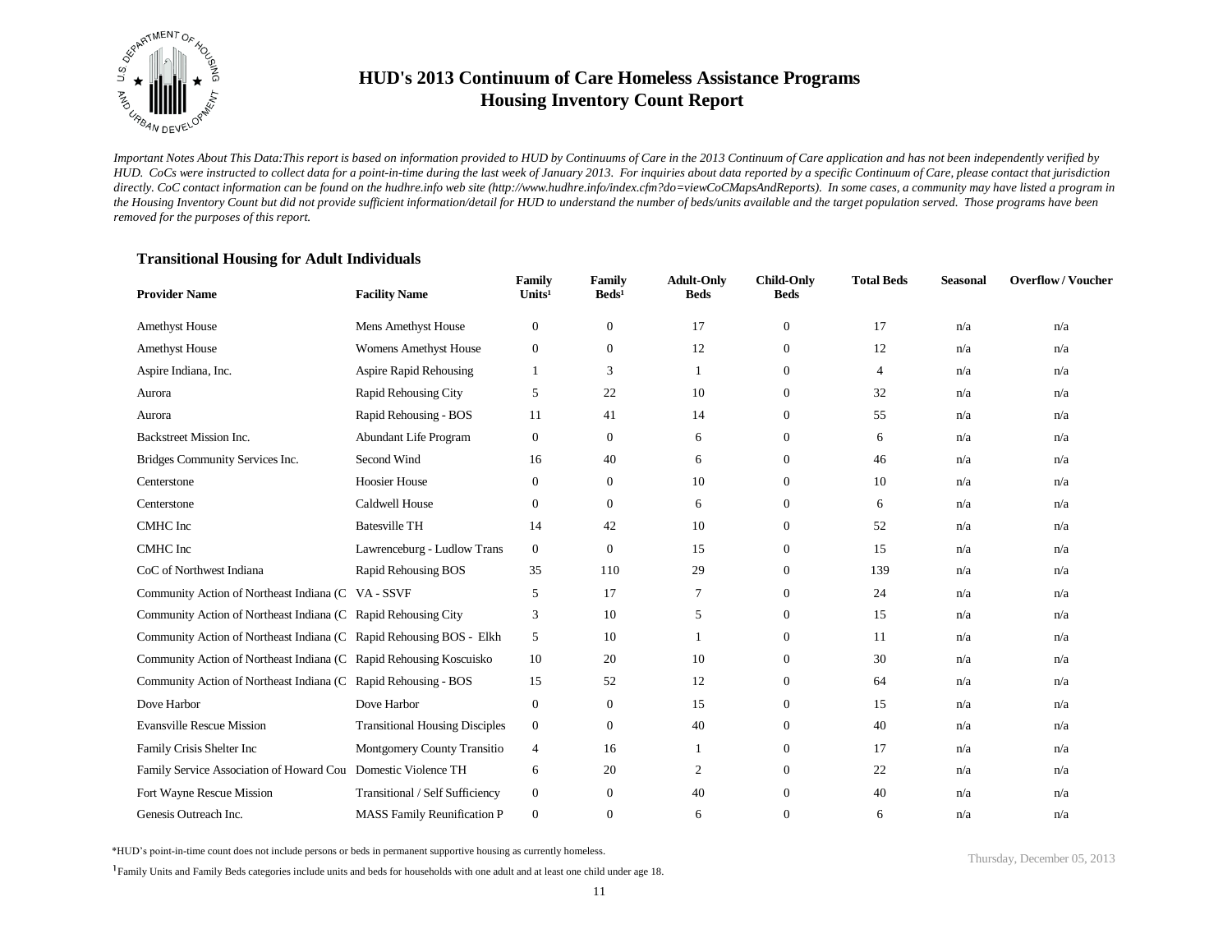

*Important Notes About This Data:This report is based on information provided to HUD by Continuums of Care in the 2013 Continuum of Care application and has not been independently verified by HUD. CoCs were instructed to collect data for a point-in-time during the last week of January 2013. For inquiries about data reported by a specific Continuum of Care, please contact that jurisdiction*  directly. CoC contact information can be found on the hudhre.info web site (http://www.hudhre.info/index.cfm?do=viewCoCMapsAndReports). In some cases, a community may have listed a program in *the Housing Inventory Count but did not provide sufficient information/detail for HUD to understand the number of beds/units available and the target population served. Those programs have been removed for the purposes of this report.*

#### **Transitional Housing for Adult Individuals**

| <b>Provider Name</b>                       | <b>Facility Name</b>                 | Family<br>Units <sup>1</sup> | Family<br>$\text{Beds}^1$ | <b>Adult-Only</b><br><b>Beds</b> | <b>Child-Only</b><br><b>Beds</b> | <b>Total Beds</b> | <b>Seasonal</b> | <b>Overflow/Voucher</b> |
|--------------------------------------------|--------------------------------------|------------------------------|---------------------------|----------------------------------|----------------------------------|-------------------|-----------------|-------------------------|
| Genesis Outreach Inc.                      | Plus Genesis/Hope combined g         | $\boldsymbol{0}$             | $\boldsymbol{0}$          | 8                                | $\mathbf{0}$                     | 8                 | n/a             | n/a                     |
| Hope House Inc.                            | Hope House I                         | $\boldsymbol{0}$             | $\mathbf{0}$              | 11                               | $\boldsymbol{0}$                 | 11                | n/a             | n/a                     |
| Hope House Inc.                            | Marthas Place (Genesis/Hope          | $\boldsymbol{0}$             | $\boldsymbol{0}$          | 8                                | $\theta$                         | 8                 | n/a             | n/a                     |
| Housing Opportunities Inc.                 | Spring Valley                        | $\overline{7}$               | 14                        | 7                                | $\overline{0}$                   | 21                | n/a             | n/a                     |
| Housing Opportunities Inc.                 | McCordTransitional Housing           | 8                            | 16                        | $\overline{0}$                   | $\overline{0}$                   | 16                | n/a             | n/a                     |
| Housing Opportunities, Inc.                | Rapid Rehousing                      | 10                           | 20                        | 15                               | $\theta$                         | 35                | n/a             | n/a                     |
| Human Services, Inc.                       | Rapid Rehousing                      | 30                           | 114                       | 24                               | $\overline{0}$                   | 138               | n/a             | n/a                     |
| Interfaith Mission Inc.                    | The Lighthouse                       | 10                           | 32                        | 4                                | $\overline{0}$                   | 36                | n/a             | n/a                     |
| Kokomo Rescue Mission                      | New Life Program                     | $\mathbf{0}$                 | $\mathbf{0}$              | 18                               | $\theta$                         | 18                | n/a             | n/a                     |
| Lafayette Transitional Housing             | Rapid Rehousing                      |                              | 5                         | 5                                | $\overline{0}$                   | 10                | n/a             | n/a                     |
| Lafayette Transitional Housing Center Inc. | <b>LTHC Singles Program</b>          | $\boldsymbol{0}$             | $\mathbf{0}$              | 22                               | $\mathbf{0}$                     | 22                | n/a             | n/a                     |
| LifeSpring Inc.                            | <b>Transitional Living Program (</b> | 14                           | 40                        |                                  | $\overline{0}$                   | 41                | n/a             | n/a                     |
| Light House Mission Inc. Terre Haute       | <b>Light House Mission Transitio</b> | $\boldsymbol{0}$             | $\boldsymbol{0}$          | 19                               | $\mathbf{0}$                     | 19                | n/a             | n/a                     |
| Light House of Hope Gary                   | Light House of Hope                  | $\boldsymbol{0}$             | $\boldsymbol{0}$          | 10                               | $\mathbf{0}$                     | 10                | n/a             | n/a                     |
| Premier Palace                             | <b>Premier Palace</b>                | 6                            | 25                        | $\overline{0}$                   | $\mathbf{0}$                     | 25                | n/a             | n/a                     |
| Project Help                               | Caring Center                        | 2                            | 5                         | $\overline{0}$                   | $\mathbf{0}$                     | 5                 | n/a             | n/a                     |
| <b>Roosevelt Mission</b>                   | Shelter                              | $\mathbf{0}$                 | $\mathbf{0}$              | 6                                | $\mathbf{0}$                     | 6                 | n/a             | n/a                     |
| Salvation Army New Albany                  | <b>Transitional Housing One</b>      | 14                           | 28                        | $\overline{c}$                   | $\mathbf{0}$                     | 30                | n/a             | n/a                     |
| Serenity House of Gary Inc.                | Serenity House                       | $\boldsymbol{0}$             | $\boldsymbol{0}$          | 11                               | $\boldsymbol{0}$                 | 11                | n/a             | n/a                     |
| Shepherds House                            | Shepherds House GPD VA               | $\boldsymbol{0}$             | $\mathbf{0}$              | 47                               | $\mathbf{0}$                     | 47                | n/a             | n/a                     |
| <b>SPA Ministries</b>                      | SPA Women's Shelter                  | $\boldsymbol{0}$             | $\mathbf{0}$              | 14                               | $\boldsymbol{0}$                 | 14                | n/a             | n/a                     |
| Stepping Stones for Veterans Inc.          | Stepping Stones for Vets             | $\boldsymbol{0}$             | $\boldsymbol{0}$          | 61                               | $\mathbf{0}$                     | 61                | n/a             | n/a                     |
| Tri State Men's Center                     | Brother's Keeper Prison Minist       | $\mathbf{0}$                 | $\mathbf{0}$              | 7                                | $\Omega$                         | 7                 | n/a             | n/a                     |

\*HUD's point-in-time count does not include persons or beds in permanent supportive housing as currently homeless.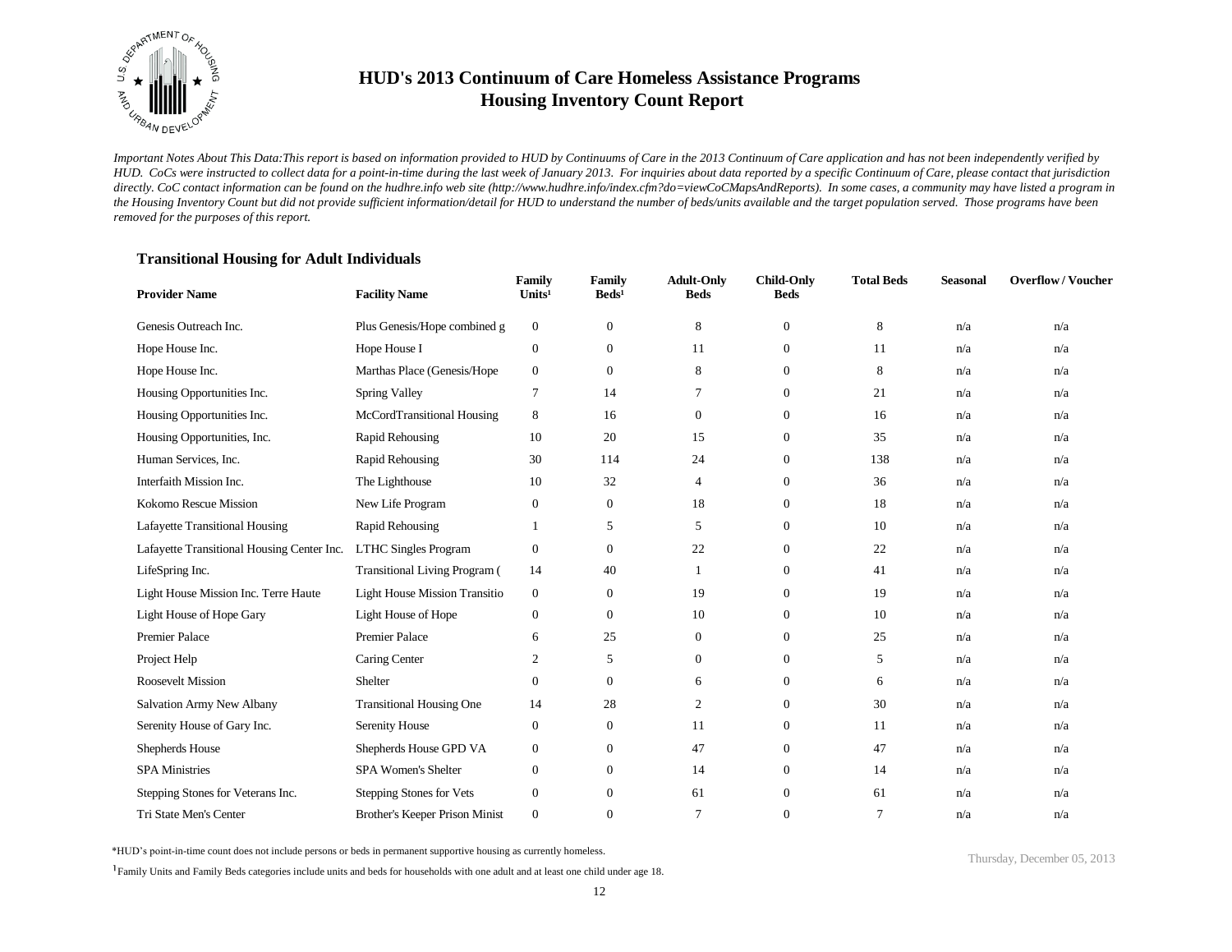

*Important Notes About This Data:This report is based on information provided to HUD by Continuums of Care in the 2013 Continuum of Care application and has not been independently verified by HUD. CoCs were instructed to collect data for a point-in-time during the last week of January 2013. For inquiries about data reported by a specific Continuum of Care, please contact that jurisdiction*  directly. CoC contact information can be found on the hudhre.info web site (http://www.hudhre.info/index.cfm?do=viewCoCMapsAndReports). In some cases, a community may have listed a program in *the Housing Inventory Count but did not provide sufficient information/detail for HUD to understand the number of beds/units available and the target population served. Those programs have been removed for the purposes of this report.*

#### **Transitional Housing for Adult Individuals**

| <b>Provider Name</b>            | <b>Facility Name</b>                | Family<br>Units <sup>1</sup> | Family<br>$\text{Beds}^1$ | <b>Adult-Only</b><br><b>Beds</b> | <b>Child-Only</b><br><b>Beds</b> | <b>Total Beds</b> | Seasonal | <b>Overflow/Voucher</b> |
|---------------------------------|-------------------------------------|------------------------------|---------------------------|----------------------------------|----------------------------------|-------------------|----------|-------------------------|
| United Caring Shelters          | <b>Transitional Housing</b>         |                              | 0                         | 21                               | 0                                | 21                | n/a      | n/a                     |
| Veterans Life Changing Services | <b>Transitional Housing Program</b> | $\theta$                     | $\theta$                  | 32                               | 0                                | 32                | n/a      | n/a                     |
| <b>Volunteers of America</b>    | Liberty Landing - GPD               |                              | $\theta$                  | 35                               |                                  | 35                | n/a      | n/a                     |
| <b>YWCA</b> of Evansville       | <b>YWCA TH Recovery Program</b>     | $\overline{0}$               | $\theta$                  | 24                               |                                  | 24                | n/a      | n/a                     |
| <b>Total</b>                    |                                     | 232                          | 702                       | 687                              |                                  | 1389              | n/a      | n/a                     |

#### **Transitional Housing for Youth (Under 18 yrs.)**

| <b>Provider Name</b> | <b>Facility Name</b>   | Family<br>Units <sup>1</sup> | Family<br>$\text{Beds}^1$ | <b>Adult-Only</b><br><b>Beds</b> | <b>Child-Only</b><br><b>Beds</b> | <b>Total Beds</b> | Seasonal | <b>Overflow/Voucher</b> |
|----------------------|------------------------|------------------------------|---------------------------|----------------------------------|----------------------------------|-------------------|----------|-------------------------|
| Families by Choice   | Timothy's House        |                              |                           |                                  |                                  | $\circ$           | n/a      | n/a                     |
| Stepping Stones Inc. | <b>Stepping Stones</b> |                              |                           |                                  |                                  | n                 | n/a      | n/a                     |
| <b>Total</b>         |                        | 0                            |                           |                                  | 14                               | 14                | n/a      | n/a                     |

#### **Permanent Supportive Housing for Families<sup>1</sup>**

| <b>Provider Name</b>       | <b>Facility Name</b>          | Family<br>Units <sup>1</sup> | Family<br>$\text{Beds}^1$ | <b>Adult-Only</b><br><b>Beds</b> | <b>Child-Only</b><br><b>Beds</b> | <b>Total Beds</b> | Seasonal | <b>Overflow / Voucher</b> |
|----------------------------|-------------------------------|------------------------------|---------------------------|----------------------------------|----------------------------------|-------------------|----------|---------------------------|
| <b>Blue River Services</b> | <b>Stepping Stones</b>        |                              |                           | $\Omega$                         | $\Omega$                         |                   | n/a      | n/a                       |
| Heart House Inc.           | Tanglewood Apartments I       | 12                           | 36                        | $\theta$                         | $\theta$                         | 36                | n/a      | n/a                       |
| Heart House Inc.           | Tanglewood Apartments II      | 12                           | 36                        | $\theta$                         | $\mathbf{0}$                     | 36                | n/a      | n/a                       |
| Porter Starke CMHC         | Porter Starke Family Supporti | 9                            | 27                        | $\Omega$                         | $\Omega$                         | 27                | n/a      | n/a                       |
| <b>Total</b>               |                               | 40                           | 106                       | $\bf{0}$                         | 0                                | 106               | n/a      | n/a                       |

\*HUD's point-in-time count does not include persons or beds in permanent supportive housing as currently homeless.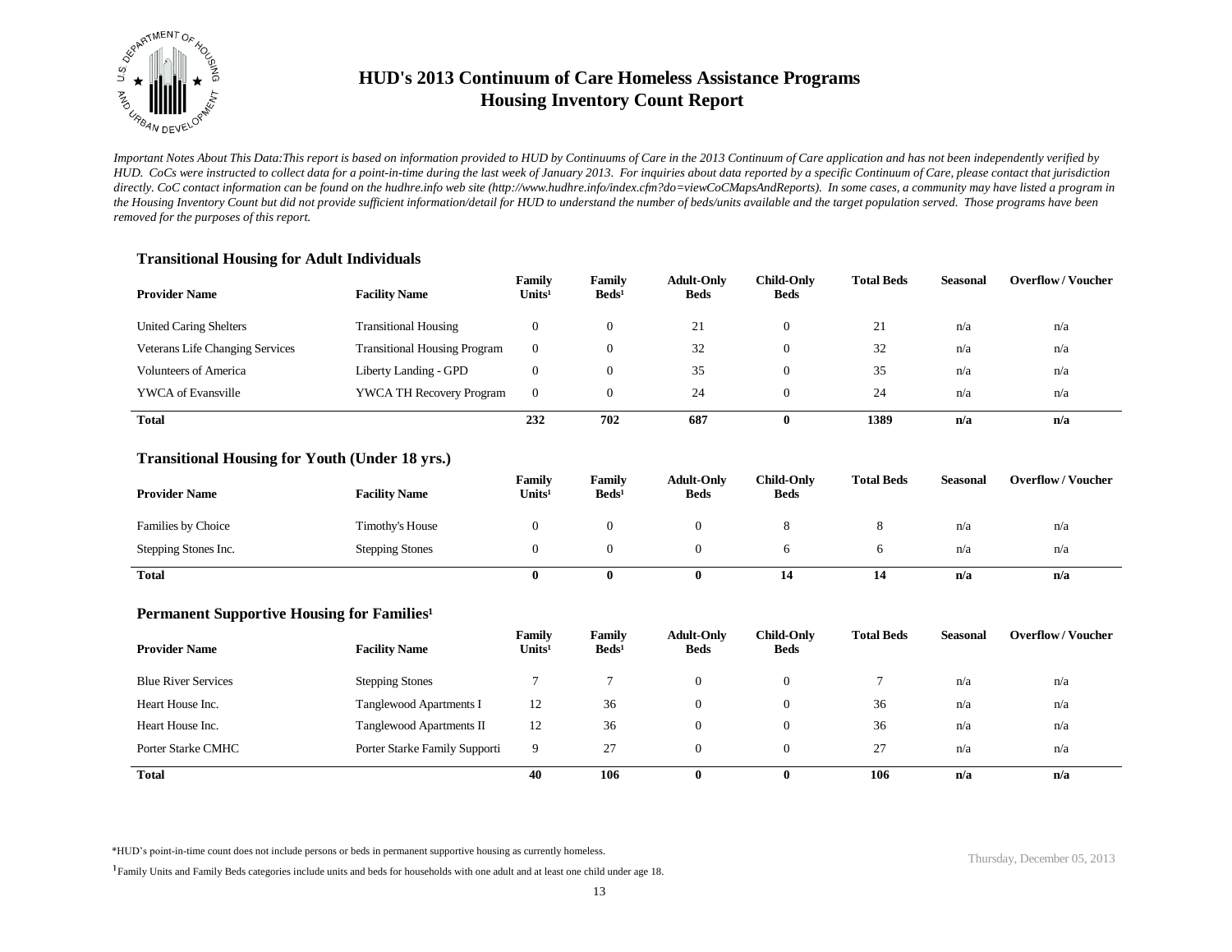

*Important Notes About This Data:This report is based on information provided to HUD by Continuums of Care in the 2013 Continuum of Care application and has not been independently verified by HUD. CoCs were instructed to collect data for a point-in-time during the last week of January 2013. For inquiries about data reported by a specific Continuum of Care, please contact that jurisdiction*  directly. CoC contact information can be found on the hudhre.info web site (http://www.hudhre.info/index.cfm?do=viewCoCMapsAndReports). In some cases, a community may have listed a program in *the Housing Inventory Count but did not provide sufficient information/detail for HUD to understand the number of beds/units available and the target population served. Those programs have been removed for the purposes of this report.*

#### **Permanent Supportive Housing for Mixed Populations**

| <b>Provider Name</b> | <b>Facility Name</b> | Family<br>Units <sup>1</sup> | Family<br>$\text{Beds}^1$ | <b>Adult-Only</b><br><b>Beds</b> | <b>Child-Only</b><br><b>Beds</b> | <b>Total Beds</b> | Seasonal | <b>Overflow/Voucher</b> |
|----------------------|----------------------|------------------------------|---------------------------|----------------------------------|----------------------------------|-------------------|----------|-------------------------|
| Hope House           | Hannah House         |                              |                           |                                  |                                  |                   | n/a      | n/a                     |
| Porter Starke CMHC   | Porter Starke SPC    |                              |                           |                                  |                                  | 18                | n/a      | n/a                     |
| Total                |                      |                              | 12                        | -14                              |                                  | 24                | n/a      | n/a                     |

<sup>&</sup>lt;sup>1</sup>Family Units and Family Beds categories include units and beds for households with one adult and at least one child under age 18.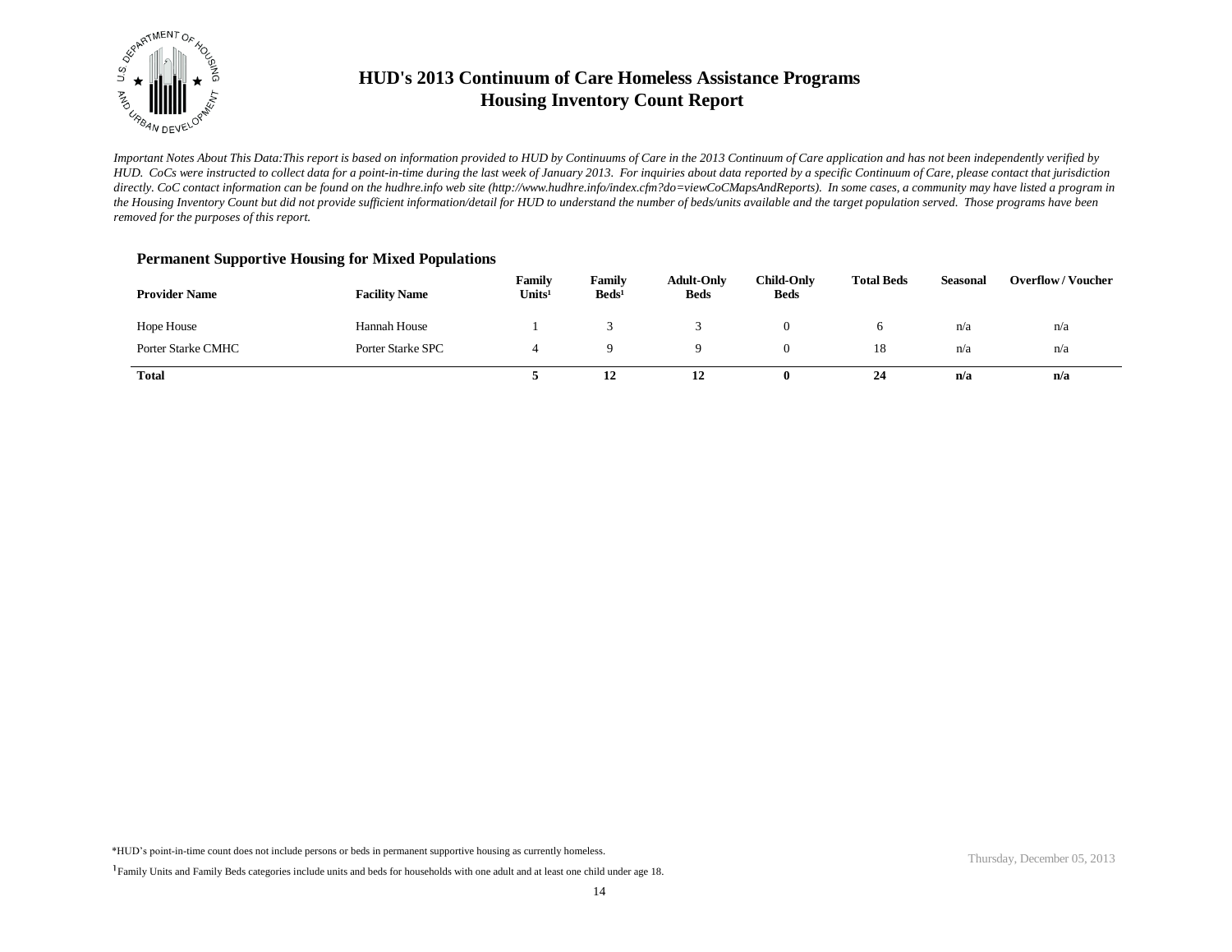

*Important Notes About This Data:This report is based on information provided to HUD by Continuums of Care in the 2013 Continuum of Care application and has not been independently verified by HUD. CoCs were instructed to collect data for a point-in-time during the last week of January 2013. For inquiries about data reported by a specific Continuum of Care, please contact that jurisdiction*  directly. CoC contact information can be found on the hudhre.info web site (http://www.hudhre.info/index.cfm?do=viewCoCMapsAndReports). In some cases, a community may have listed a program in *the Housing Inventory Count but did not provide sufficient information/detail for HUD to understand the number of beds/units available and the target population served. Those programs have been removed for the purposes of this report.*

| <b>Provider Name</b>               | <b>Facility Name</b>                 | Family<br>Units <sup>1</sup> | Family<br>Beds <sup>1</sup> | <b>Adult-Only</b><br><b>Beds</b> | <b>Child-Only</b><br><b>Beds</b> | <b>Total Beds</b> | <b>Seasonal</b> | <b>Overflow/Voucher</b> |
|------------------------------------|--------------------------------------|------------------------------|-----------------------------|----------------------------------|----------------------------------|-------------------|-----------------|-------------------------|
| <b>AIDS</b> Ministries             | <b>Elkhart Permanent Housing</b>     | 2                            | 6                           | $\overline{4}$                   | $\mathbf{0}$                     | 10                | n/a             | n/a                     |
| Aliveness Project                  | Aliveness Project of Northwest       | $\boldsymbol{0}$             | $\mathbf{0}$                | 35                               | $\boldsymbol{0}$                 | 35                | n/a             | n/a                     |
| Aspire Indiana, Inc.               | Main Stream II                       | $\overline{2}$               | 5                           | 6                                | $\mathbf{0}$                     | 11                | n/a             | n/a                     |
| Aspire Indiana, Inc.               | Main Stream I                        | 3                            | 6                           | 10                               | $\mathbf{0}$                     | 16                | n/a             | n/a                     |
| Aurora                             | <b>Evansville Partners S</b>         | $\boldsymbol{0}$             | $\mathbf{0}$                | 20                               | $\mathbf{0}$                     | 20                | n/a             | n/a                     |
| <b>Bloomington Hospital</b>        | <b>Bloomington Hospital Positive</b> | 3                            | 11                          | 5                                | $\overline{0}$                   | 16                | n/a             | n/a                     |
| Catholic Charities Diocese of Gary | Pathways First SPC                   | 10                           | 30                          | 40                               | $\mathbf{0}$                     | 70                | n/a             | n/a                     |
| Cedars HOPE                        | Cedars II                            | $\theta$                     | $\boldsymbol{0}$            | 5                                | $\mathbf{0}$                     | 5                 | n/a             | n/a                     |
| <b>Cedars HOPE</b>                 | Cedars I                             | $\mathbf{0}$                 | $\mathbf{0}$                | 8                                | $\mathbf{0}$                     | 8                 | n/a             | n/a                     |
| Centerstone                        | <b>Bloomington Shelter Plus Care</b> | $\boldsymbol{0}$             | $\boldsymbol{0}$            | 10                               | $\mathbf{0}$                     | 10                | n/a             | n/a                     |
| Centerstone                        | Dunn Deal S                          | $\mathbf{0}$                 | $\mathbf{0}$                | 17                               | $\overline{0}$                   | 17                | n/a             | n/a                     |
| Centerstone of Indiana             | Martinsville Plaza Apartments        | $\boldsymbol{0}$             | $\mathbf{0}$                | 9                                | $\overline{0}$                   | 9                 | n/a             | n/a                     |
| Centerstone of Indiana             | <b>Grant Street House</b>            | $\boldsymbol{0}$             | $\boldsymbol{0}$            | 12                               | $\boldsymbol{0}$                 | 12                | n/a             | n/a                     |
| Centerstone of Indiana             | Redwood Terrace                      | $\boldsymbol{0}$             | $\mathbf{0}$                | 15                               | $\boldsymbol{0}$                 | 15                | n/a             | n/a                     |
| City of Bloomington                | <b>VASH - Bloomington Housing</b>    | 15                           | 41                          | 33                               | $\boldsymbol{0}$                 | 74                | n/a             | n/a                     |
| City of Fort Wayne                 | Fort Wayne Housing Authorit          | 15                           | 44                          | 76                               | $\boldsymbol{0}$                 | 120               | n/a             | n/a                     |
| City of Marion                     | Marion Housing Authority - V         | 4                            | 9                           | 34                               | $\overline{0}$                   | 43                | n/a             | n/a                     |
| CMHC Inc                           | Lawrenceburg - Batesville SP         | $\boldsymbol{0}$             | $\boldsymbol{0}$            | 10                               | $\overline{0}$                   | 10                | n/a             | n/a                     |
| CMHC Inc                           | Lawrenceburg - Center Street         | $\boldsymbol{0}$             | $\mathbf{0}$                | 8                                | 0                                | 8                 | n/a             | n/a                     |
| CMHC Inc                           | Vevay - 503 Pearl St.                | $\boldsymbol{0}$             | $\boldsymbol{0}$            | 8                                | $\boldsymbol{0}$                 | 8                 | n/a             | n/a                     |
| <b>CMHC</b> Inc                    | Lawrenceburg - Ludlow Apts           | $\boldsymbol{0}$             | $\mathbf{0}$                | 8                                | $\mathbf{0}$                     | 8                 | n/a             | n/a                     |
| CMHC Inc                           | Lawrenceburg SPC                     | 6                            | 12                          | 22                               | $\mathbf{0}$                     | 34                | n/a             | n/a                     |
| <b>CMHC</b> Inc                    | Lawrenceburg - Batesville PH         | $\mathbf{0}$                 | $\mathbf{0}$                | 10                               | $\Omega$                         | 10                | n/a             | n/a                     |

#### **Permanent Supportive Housing for Adult Individuals**

\*HUD's point-in-time count does not include persons or beds in permanent supportive housing as currently homeless.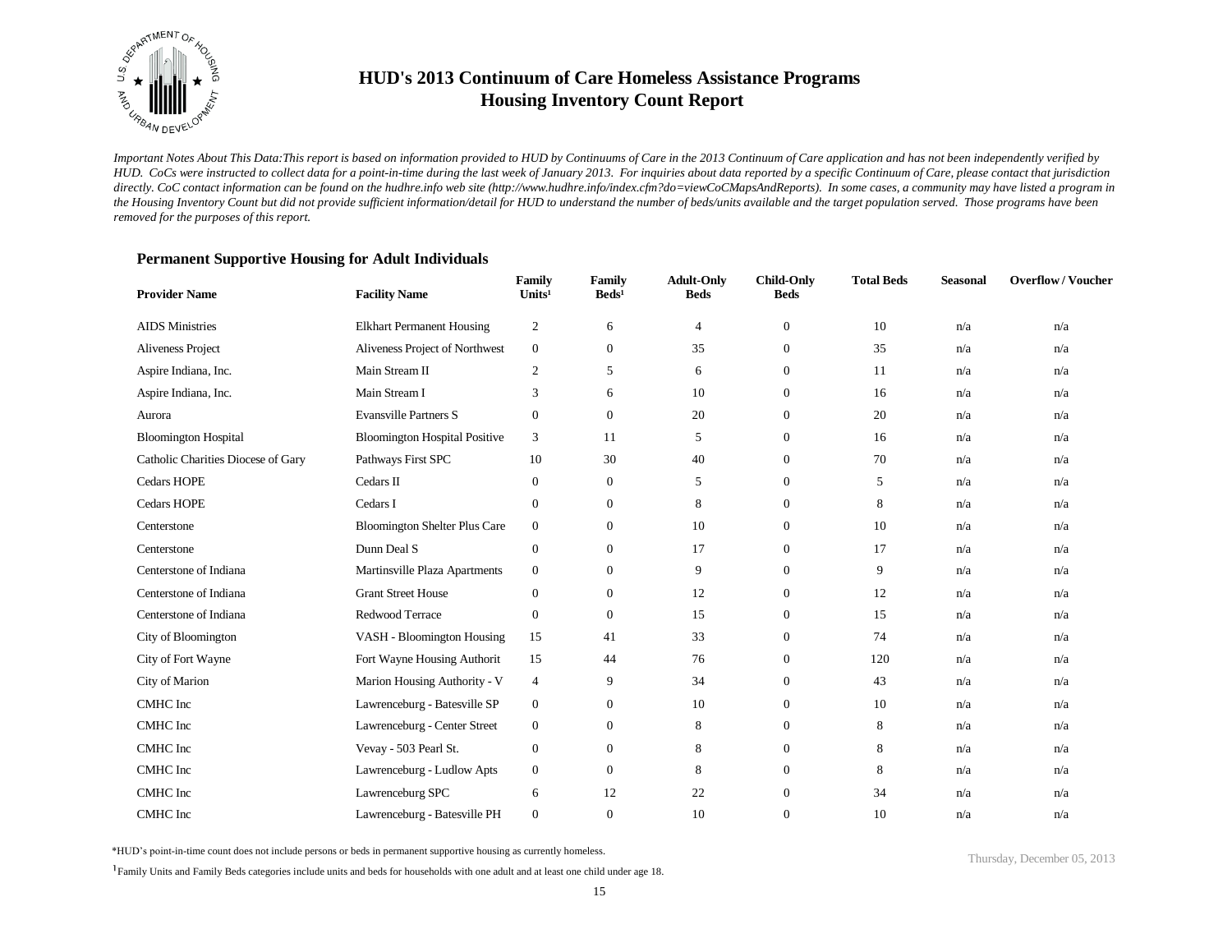

*Important Notes About This Data:This report is based on information provided to HUD by Continuums of Care in the 2013 Continuum of Care application and has not been independently verified by HUD. CoCs were instructed to collect data for a point-in-time during the last week of January 2013. For inquiries about data reported by a specific Continuum of Care, please contact that jurisdiction*  directly. CoC contact information can be found on the hudhre.info web site (http://www.hudhre.info/index.cfm?do=viewCoCMapsAndReports). In some cases, a community may have listed a program in *the Housing Inventory Count but did not provide sufficient information/detail for HUD to understand the number of beds/units available and the target population served. Those programs have been removed for the purposes of this report.*

| <b>Provider Name</b>                                               | <b>Facility Name</b>          | Family<br>Units <sup>1</sup> | Family<br>$\text{Beds}^1$ | <b>Adult-Only</b><br><b>Beds</b> | <b>Child-Only</b><br><b>Beds</b> | <b>Total Beds</b> | <b>Seasonal</b> | <b>Overflow/Voucher</b> |
|--------------------------------------------------------------------|-------------------------------|------------------------------|---------------------------|----------------------------------|----------------------------------|-------------------|-----------------|-------------------------|
| CMHC Inc                                                           | Vevay II Pearl Street HUd     | $\boldsymbol{0}$             | $\mathbf{0}$              | $\overline{4}$                   | $\mathbf{0}$                     | $\overline{4}$    | n/a             | n/a                     |
| Community Action of Northeast Indiana (C Indiana Shelter Plus Care |                               | 10                           | 30                        | 30                               | $\mathbf{0}$                     | 60                | n/a             | n/a                     |
| <b>ECHO Housing Corporation</b>                                    | Echo Renaissance 16           | $\mathbf{0}$                 | $\mathbf{0}$              | $\overline{4}$                   | $\mathbf{0}$                     | $\overline{4}$    | n/a             | n/a                     |
| <b>ECHO Housing Corporation</b>                                    | Lucas Place II                | $\mathbf{0}$                 | $\boldsymbol{0}$          | 27                               | $\overline{0}$                   | 27                | n/a             | n/a                     |
| <b>ECHO Housing Corporation</b>                                    | Aurora New Start leasing      | 10                           | 30                        | 10                               | $\overline{0}$                   | 40                | n/a             | n/a                     |
| <b>Edgewater Systems for Balanced Living</b>                       | Midtown/SS Commons            | $\mathbf{0}$                 | $\boldsymbol{0}$          | 14                               | $\mathbf{0}$                     | 14                | n/a             | n/a                     |
| <b>Edgewater Systems for Balanced Living</b>                       | Phoenix Apartments            | $\theta$                     | $\boldsymbol{0}$          | 30                               | $\overline{0}$                   | 30                | n/a             | n/a                     |
| <b>Edgewater Systems for Balanced Living</b>                       | <b>SPC</b>                    | 12                           | 32                        | 8                                | $\mathbf{0}$                     | 40                | n/a             | n/a                     |
| Genesis Outreach Inc.                                              | Promising Partnerships        | 13                           | 48                        | 2                                | $\mathbf{0}$                     | 50                | n/a             | n/a                     |
| Housing Opportunities Inc.                                         | Permanent Housing 4           | $\overline{4}$               | 12                        | 2                                | $\overline{0}$                   | 14                | n/a             | n/a                     |
| Housing Opportunities Inc.                                         | Perm 5                        | $\overline{4}$               | 8                         | 26                               | $\overline{0}$                   | 34                | n/a             | n/a                     |
| Housing Opportunities Inc.                                         | Dixie/Creekview               | 6                            | 18                        | 2                                | $\overline{0}$                   | 20                | n/a             | n/a                     |
| Housing Opportunities Inc.                                         | Creekview                     | 6                            | 18                        | $\mathfrak{2}$                   | $\overline{0}$                   | 20                | n/a             | n/a                     |
| Housing Opportunities Inc.                                         | Tulip                         | 6                            | 18                        | 2                                | $\overline{0}$                   | 20                | n/a             | n/a                     |
| <b>IHCDA</b>                                                       | City of Goshen & City of Elkh | 3                            | 8                         | 7                                | $\mathbf{0}$                     | 15                | n/a             | n/a                     |
| Indiana S <sub>II</sub>                                            | Indiana S II                  | 23                           | 102                       | 42                               | $\overline{0}$                   | 144               | n/a             | n/a                     |
| Indiana S III                                                      | Howard Regional Behavioral    | $\boldsymbol{0}$             | $\boldsymbol{0}$          | 15                               | $\theta$                         | 15                | n/a             | n/a                     |
| Indiana S III                                                      | City of Lafayette             | $\boldsymbol{0}$             | $\boldsymbol{0}$          | 20                               | $\mathbf{0}$                     | 20                | n/a             | n/a                     |
| Indiana S III                                                      | <b>Meridian Services</b>      | $\boldsymbol{0}$             | $\boldsymbol{0}$          | 10                               | $\overline{0}$                   | 10                | n/a             | n/a                     |
| Martha's House Inc.                                                | Permanent Supportive Housin   | $\overline{4}$               | 8                         | 11                               | $\mathbf{0}$                     | 19                | n/a             | n/a                     |
| Mental Health America of Tippecanoe Cou                            | Supportive Housing            | $\boldsymbol{0}$             | $\boldsymbol{0}$          | 8                                | $\overline{0}$                   | 8                 | n/a             | n/a                     |
| Mental Health America of Vigo County                               | <b>YOUnity Housing</b>        | $\boldsymbol{0}$             | $\boldsymbol{0}$          | 10                               | $\mathbf{0}$                     | 10                | n/a             | n/a                     |
| Mental Health America of Vigo County                               | <b>YOUunity Village</b>       | $\theta$                     | $\mathbf{0}$              | 30                               | $\Omega$                         | 30                | n/a             | n/a                     |

\*HUD's point-in-time count does not include persons or beds in permanent supportive housing as currently homeless.

<sup>1</sup>Family Units and Family Beds categories include units and beds for households with one adult and at least one child under age 18.

Thursday, December 05, 2013